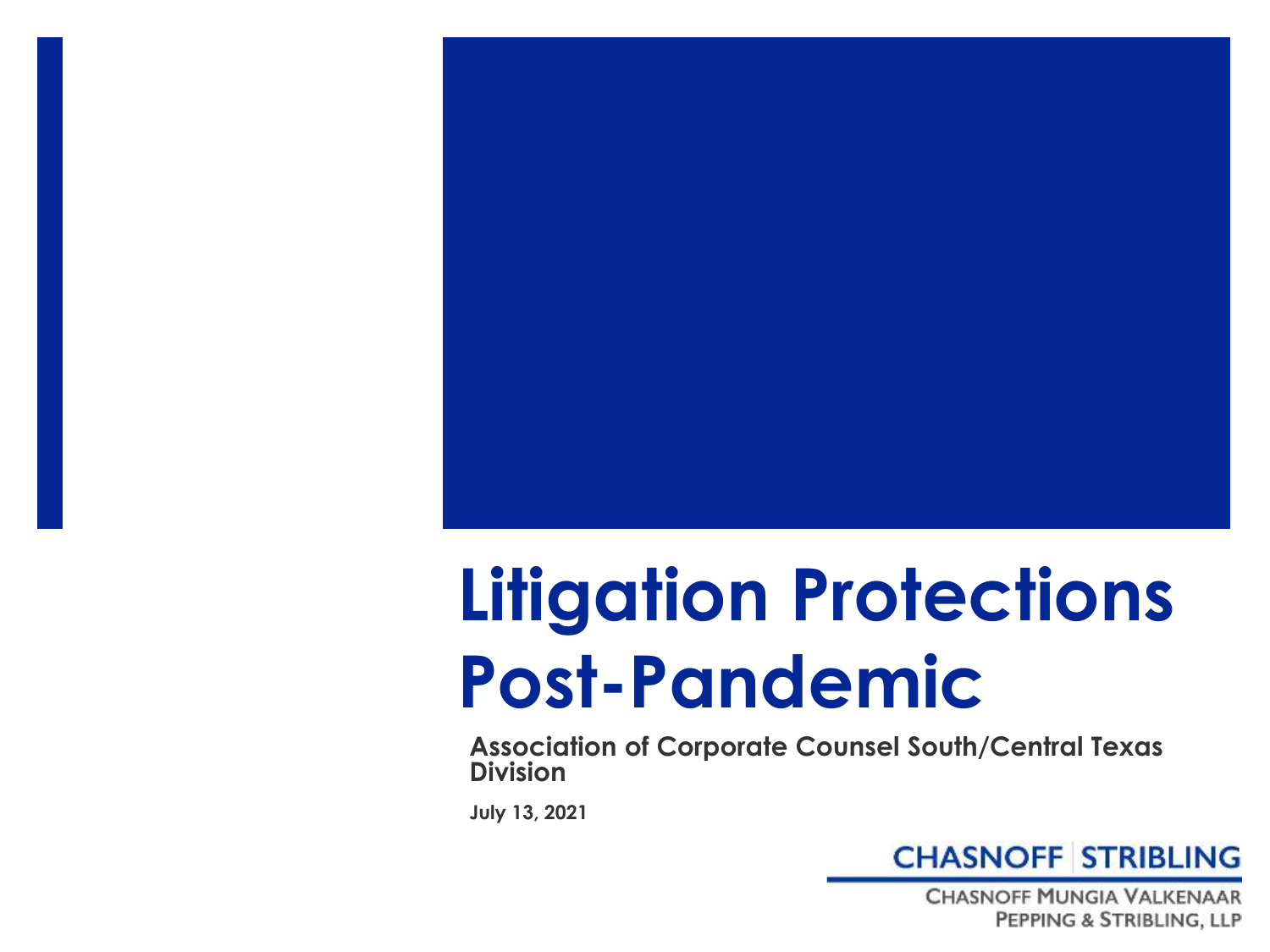### **Presenters**





**Lauren A. Valkenaar** *San Antonio* (210) 469-3310 lvalkenaar@chasnoffstribling .com

**Chad W. Schreiber** *Houston* (210) 904-1248 cschreiber@chasnoffstribling .com

#### **CHASNOFF STRIBLING**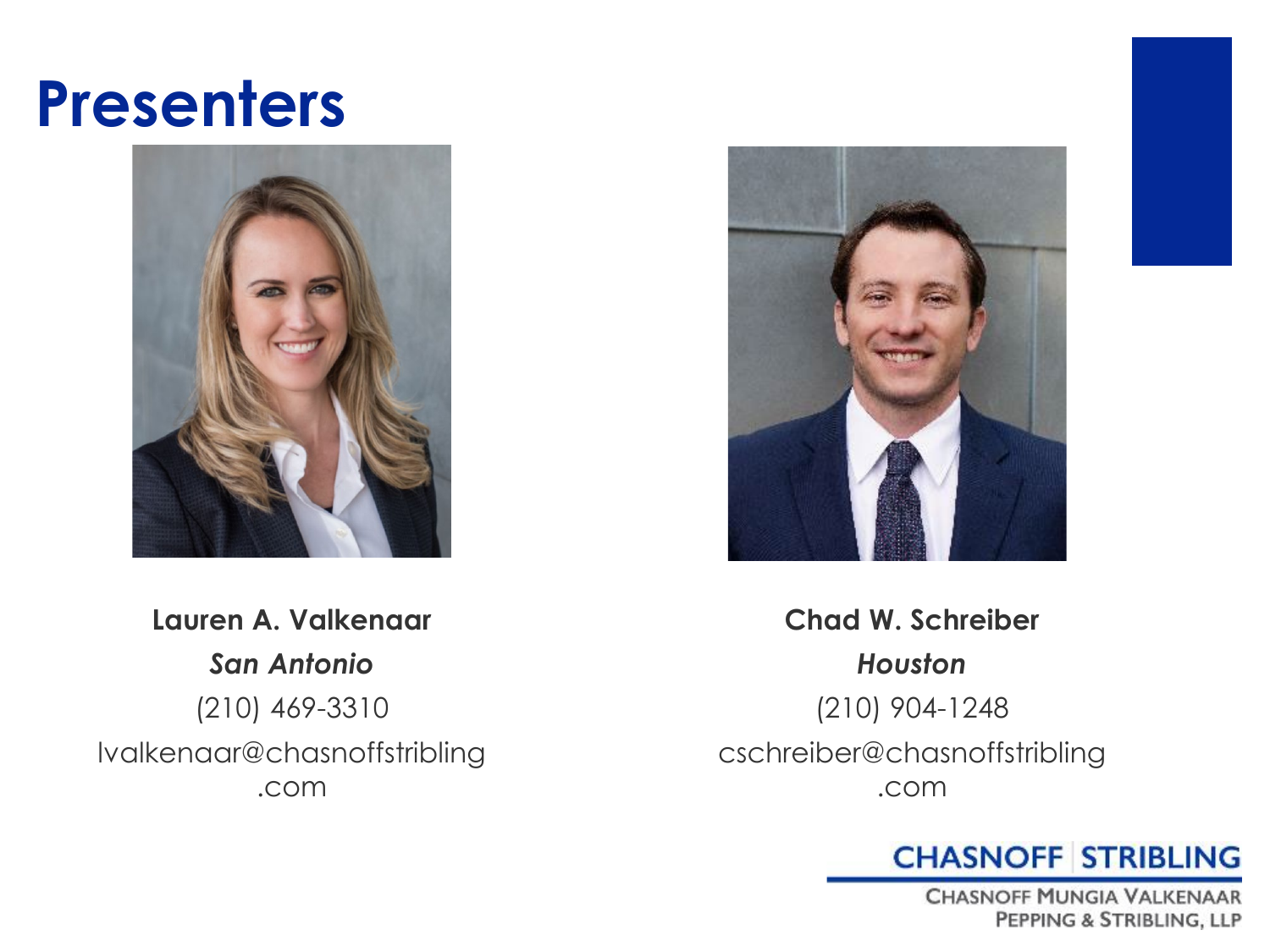## **Litigation slowly increasing**

Total Federal District Court Case Filings (Excluding Product Liability\*) By Month



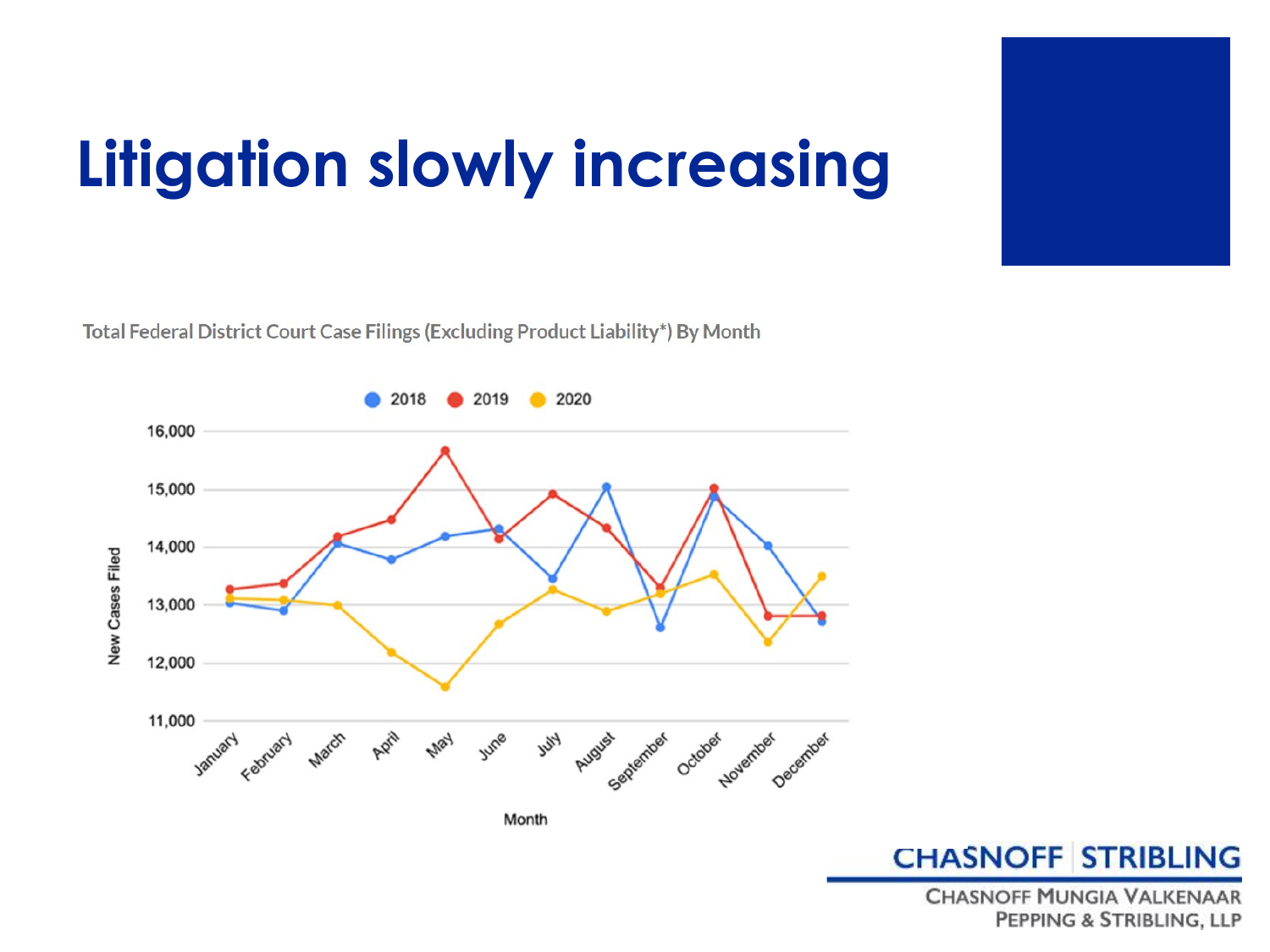## **Case Filings in 2020 Due to COVID-19 by Practice Area**

| Case Type                  | Cases          |  |
|----------------------------|----------------|--|
| Antitrust                  | 33             |  |
| Bankruptcy                 | $\overline{2}$ |  |
| Civil Rights               | 121            |  |
| <b>Consumer Protection</b> | 292            |  |
| Contracts                  | 1,082          |  |
| Copyright                  | 21             |  |
| ERISA                      | 25             |  |
| Employment                 | 799            |  |
| Environmental              | 14             |  |
| Insurance                  | 1,180          |  |
| Patent                     | 27             |  |
| Product Liability          | 52             |  |
| Securities                 | 228            |  |
| Tax                        | $\circ$        |  |
| Torts                      | 260            |  |
| <b>Trade Secret</b>        | 68             |  |
| Trademark                  | 129            |  |



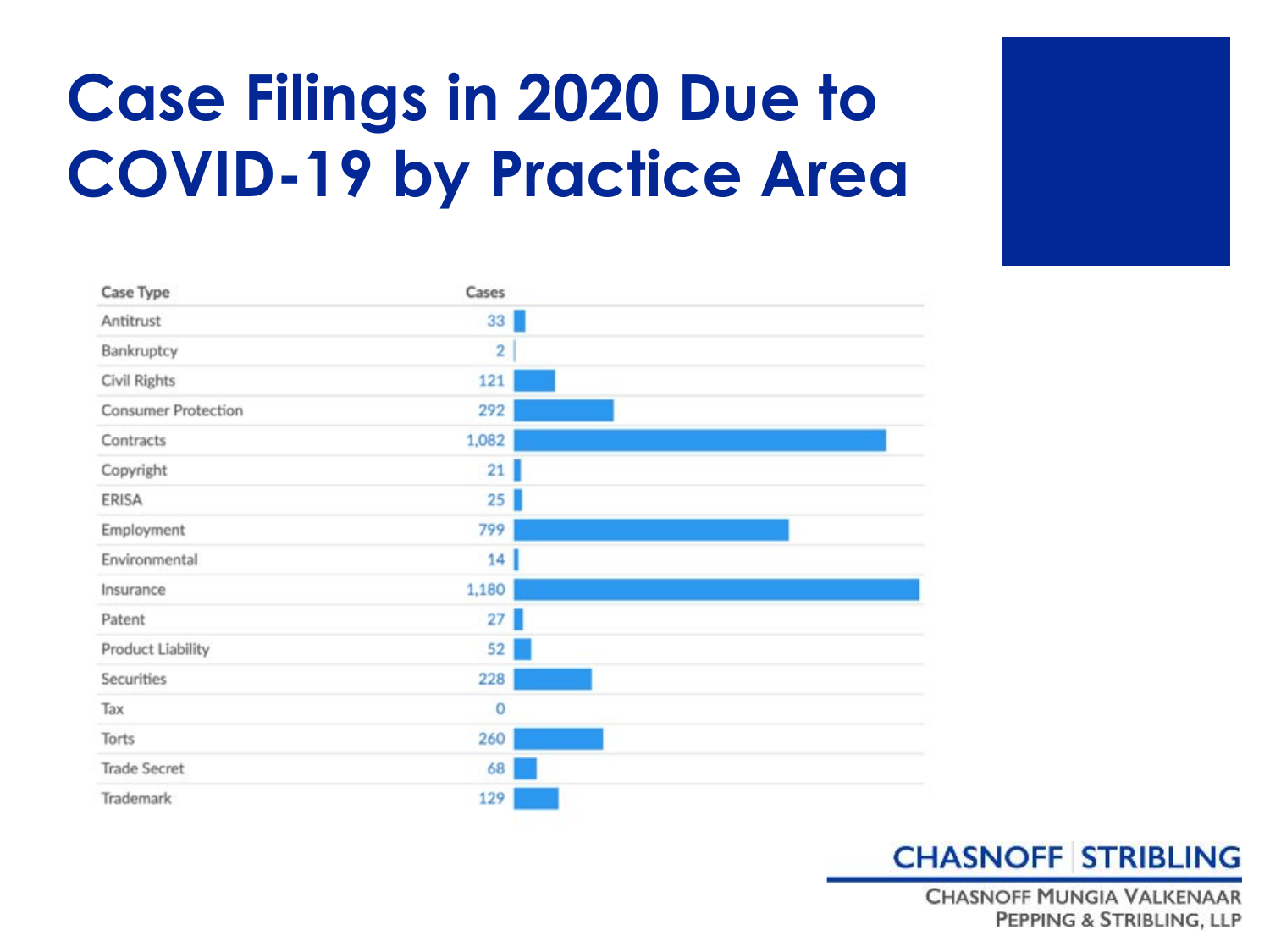

## **Texas Rules of Civil Procedure Amendments in 2021**

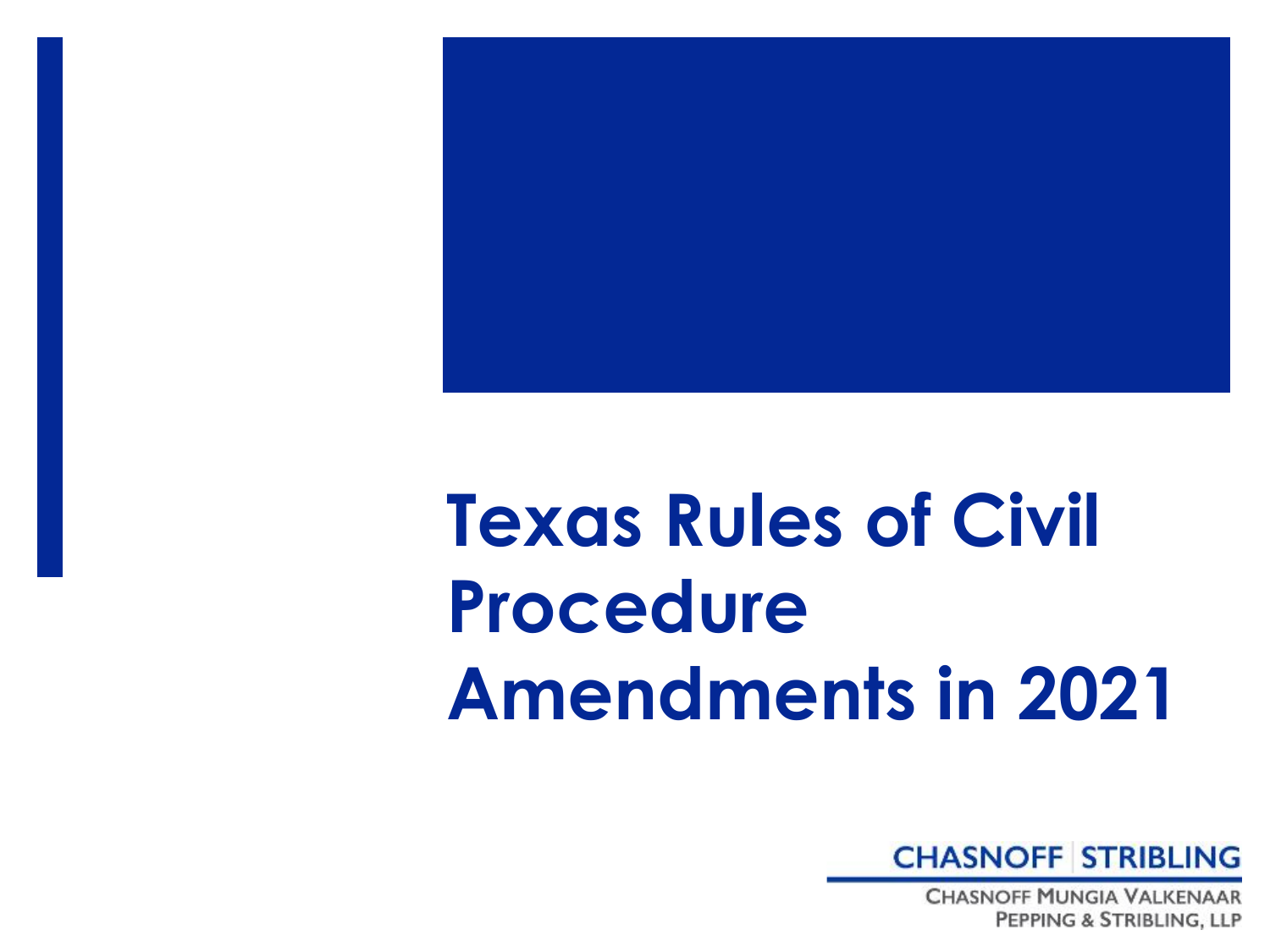## **Initial Disclosures – TRCP 194.2**

- $\blacksquare$  No more requests for disclosures
- **Initial disclosures now similar to those required in** federal practice
- **These initial disclosures go beyond prior disclosure** rules:
	- "Computation of each category of damages" along with "documents or other evidentiary material on which each computation is based"
	- Must **produce** or make available all documents a party may use to support its claims or defenses

#### **In-house Practice Tip: Ensure policies are in place to facilitate early production**

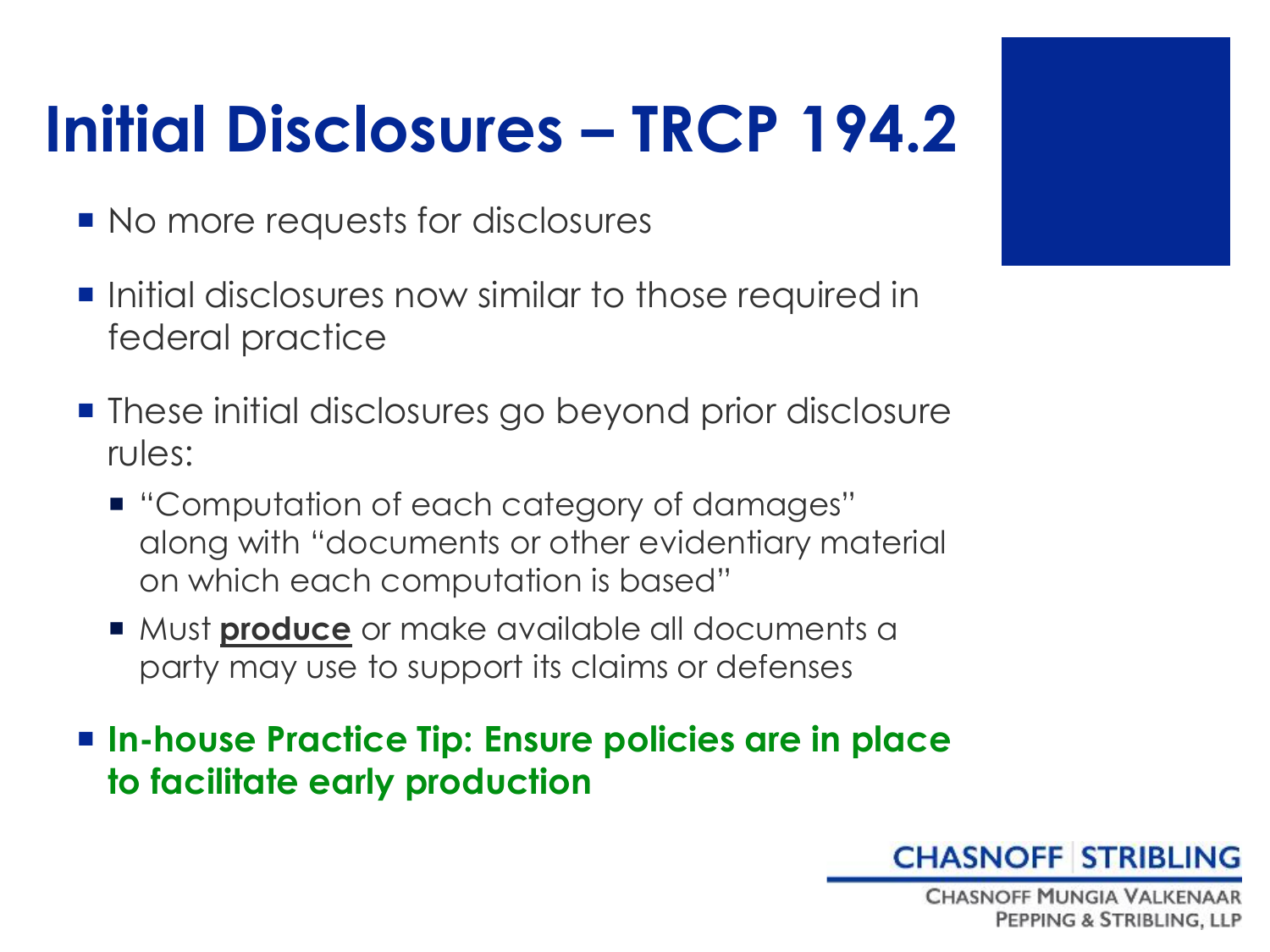## **Expert Discovery – TRCP 199.5**

- **Production of testifying expert related material** must occur without waiting for a discovery request
- Additional disclosure of expert information now required concerning prior publications, prior testimony, and compensation information
- **Communications between attorneys and experts** are now protected, with limited exceptions
- **Draft expert reports are protected from disclosure**
- **In-house Practice Tip: Consider impact if fact witness employee is also going to serve as testifying expert**

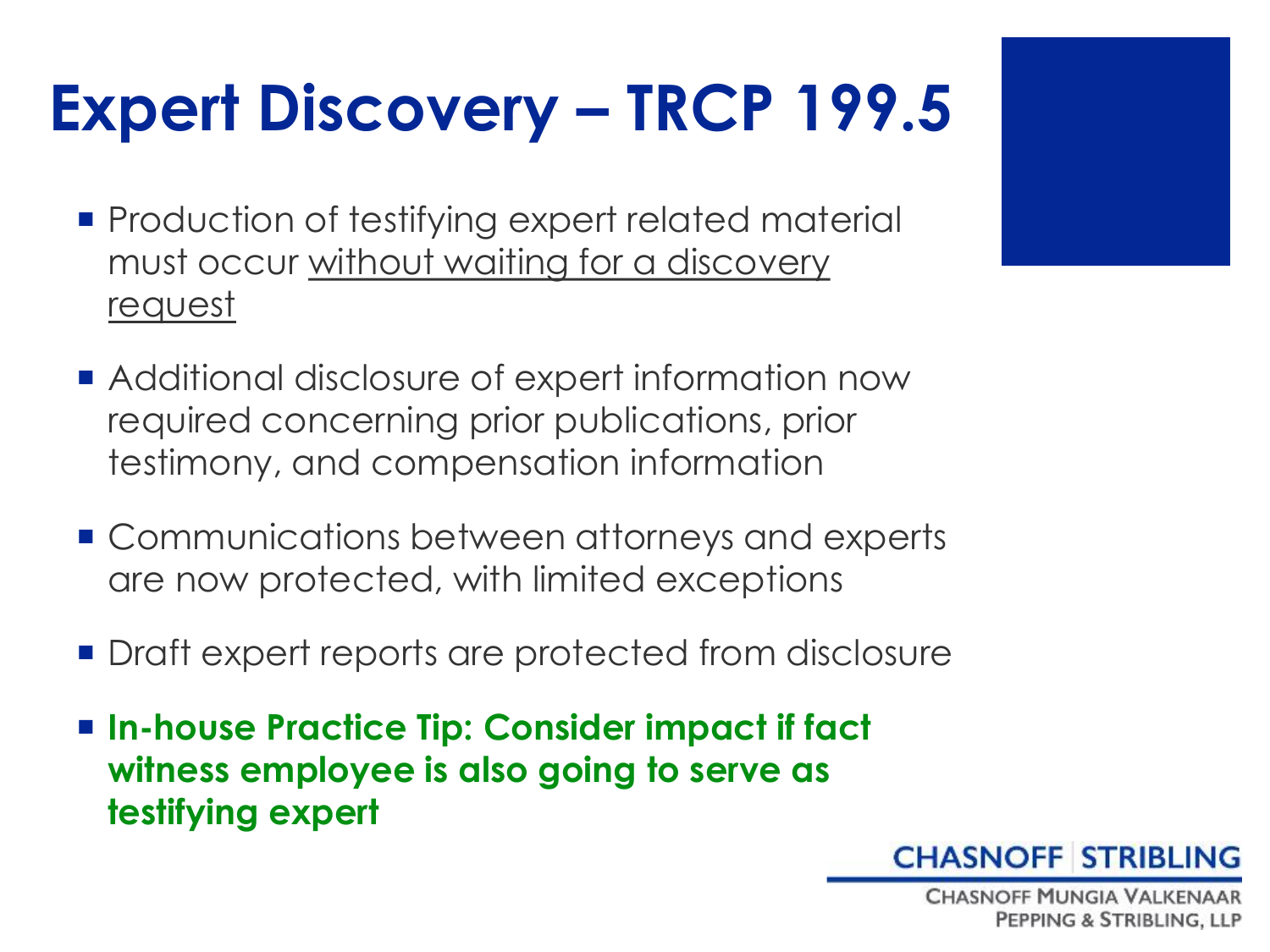

## **Privilege as the In-House Lawyer**

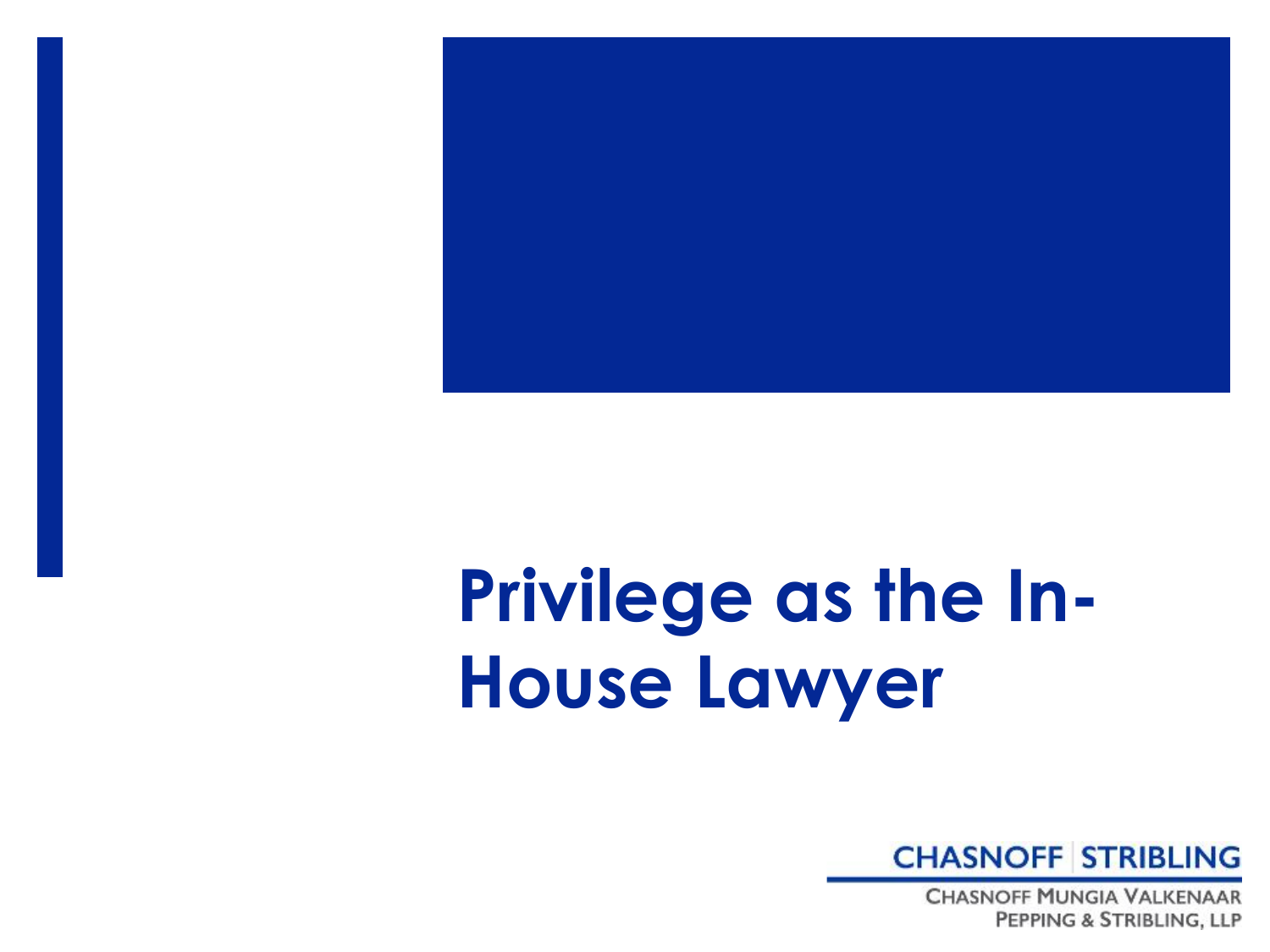## **Attorney-Client Privilege**



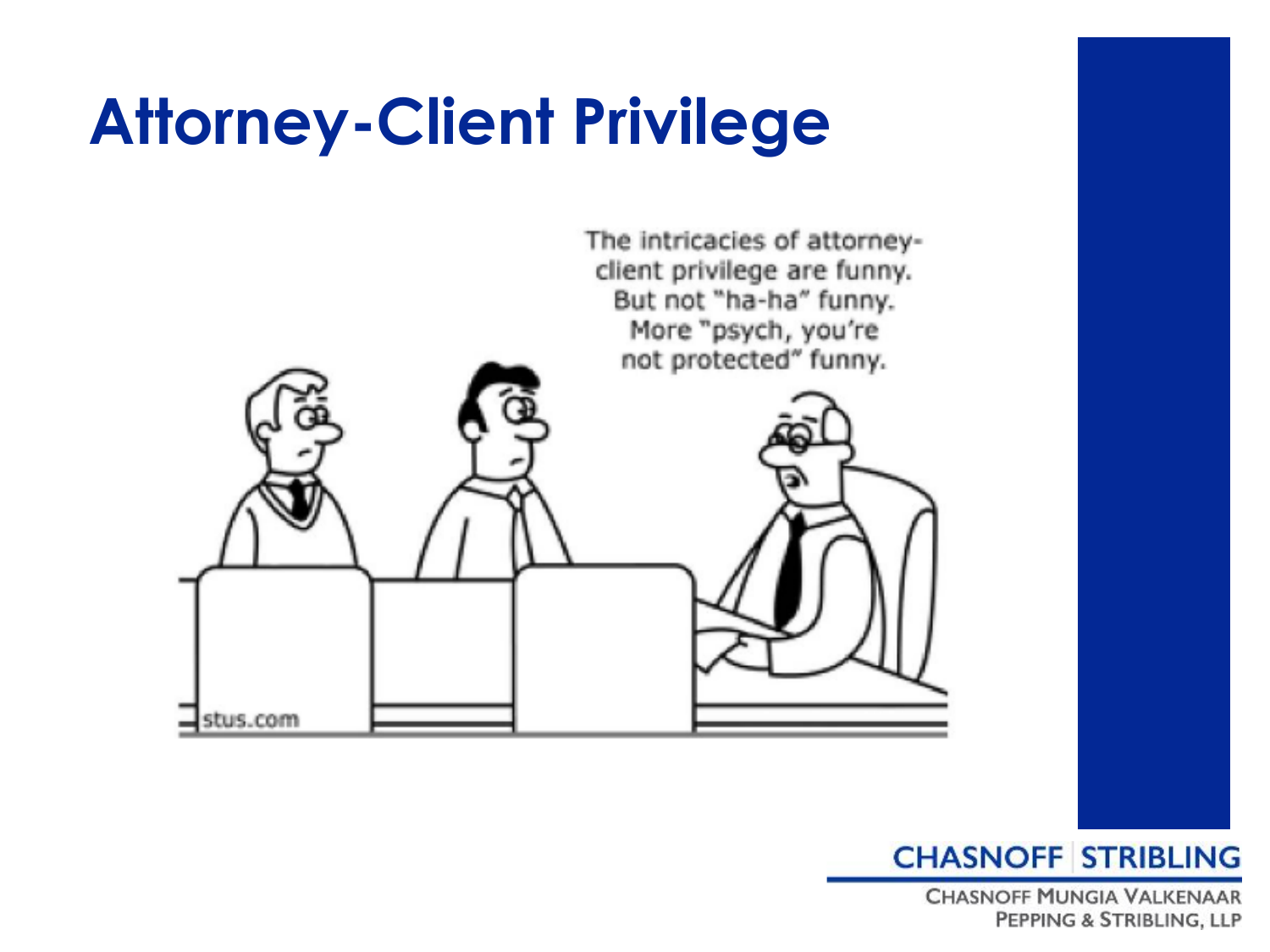## **What Hat Are You Wearing?**

- Copying in-house lawyer ≠ privileged
- **For in-house counsel, only those** communications that facilitate the rendition of professional legal services are protected by the attorney-client privilege.
- **Are you acting as legal counsel,** corporate officer, or human resources personnel?
- **If both, Courts look at the predominant** purpose of the communication



**CHASNOFF STRIBLING**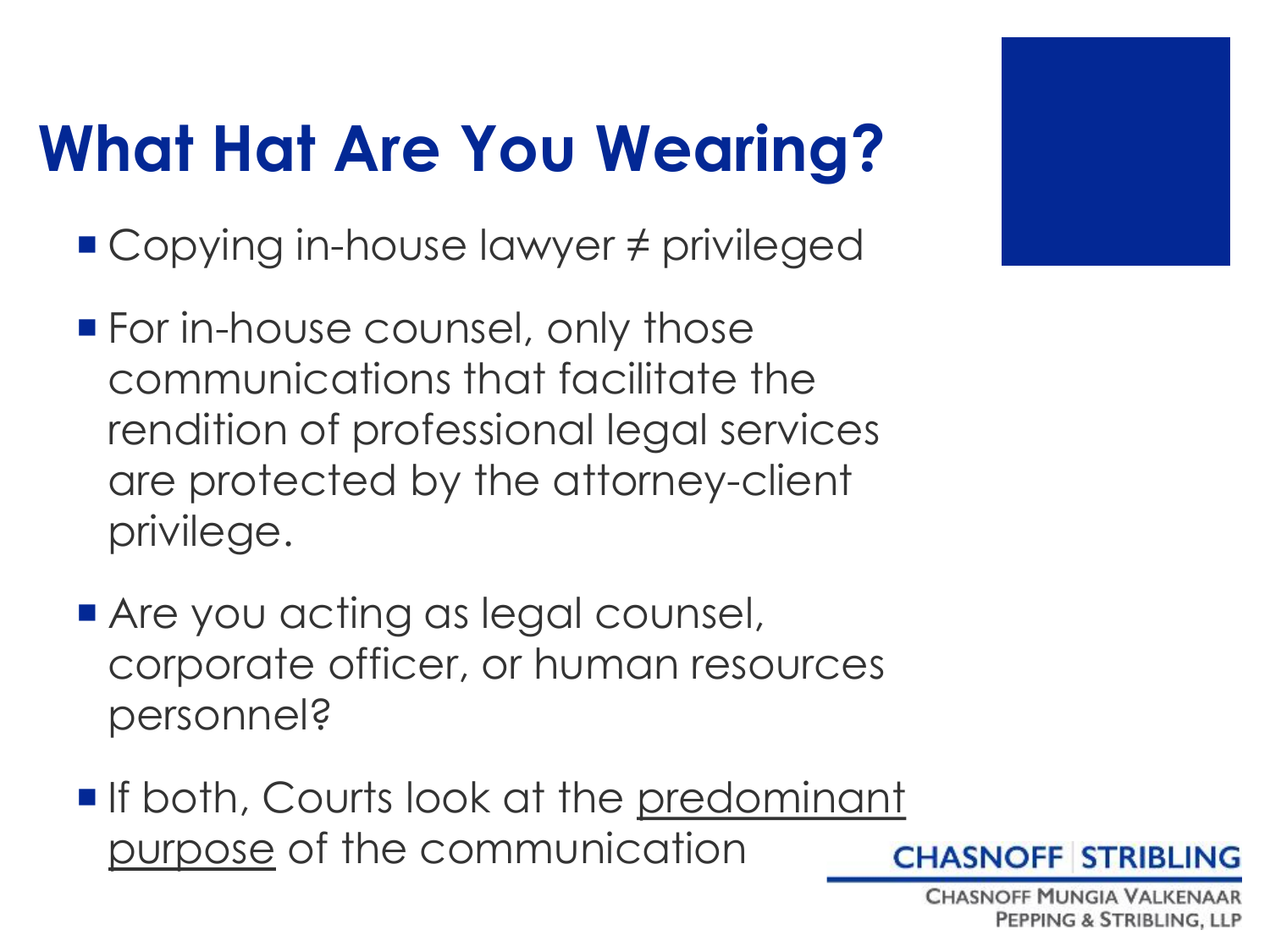## **Business Advice Versus Legal Counsel**

**Exercive** Activities that likely will not be protected: normal business negotiations, preparation of tax returns, lobbying, serving on corporate committees, and public relations issues

- **This is often a very fact intensive issue:** 
	- **Could this task have been handled by** a non-lawyer?



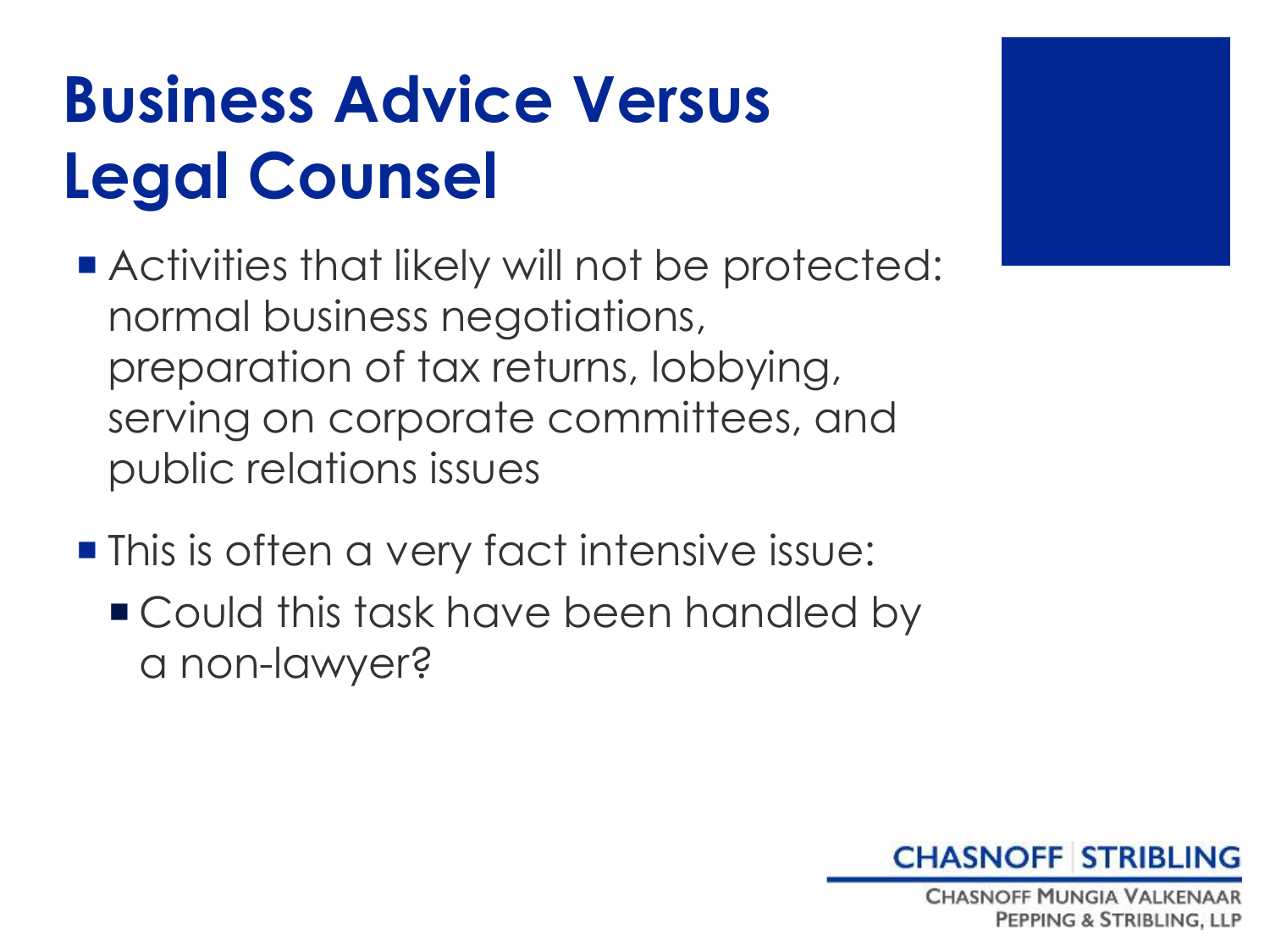## **Practice Tips: A/C Communications**

- Courts look to content & context of advice
- Make clear the purpose of the communication is to help facilitate legal work
- **Have sender or recipient** acknowledge attorney's role
- **Exercise discretion regarding who is** provided with legal advice
- Discuss legal principles in e-mail



**CHASNOFF STRIBLING**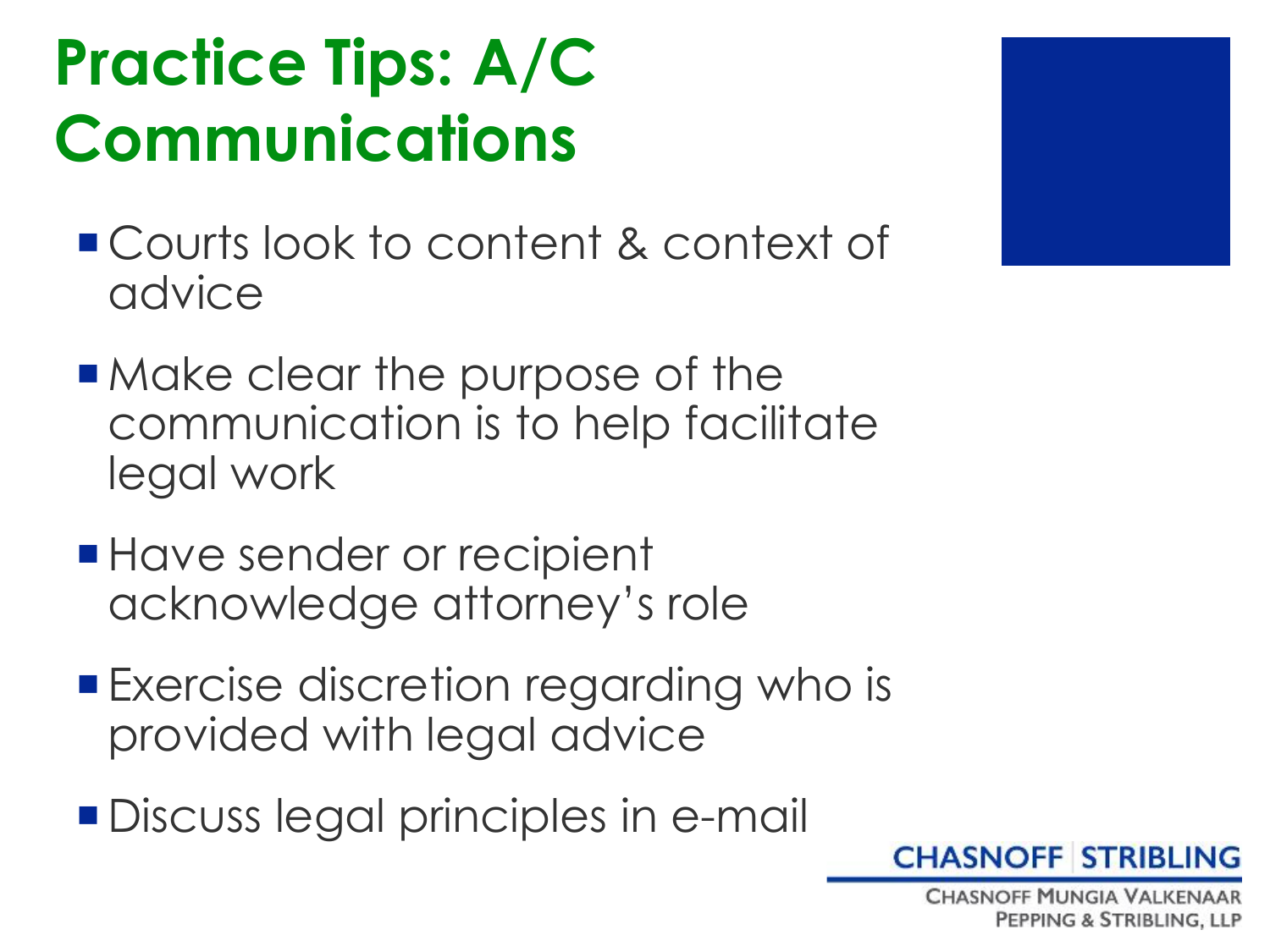## **Practice Tips: A/C Communications**

**Include title of attorney in any** communication intended to provide legal advice

■ Do not provide legal and business advice in same e-mail without extreme care

**Educate client on differences in** protections for legal & business advice



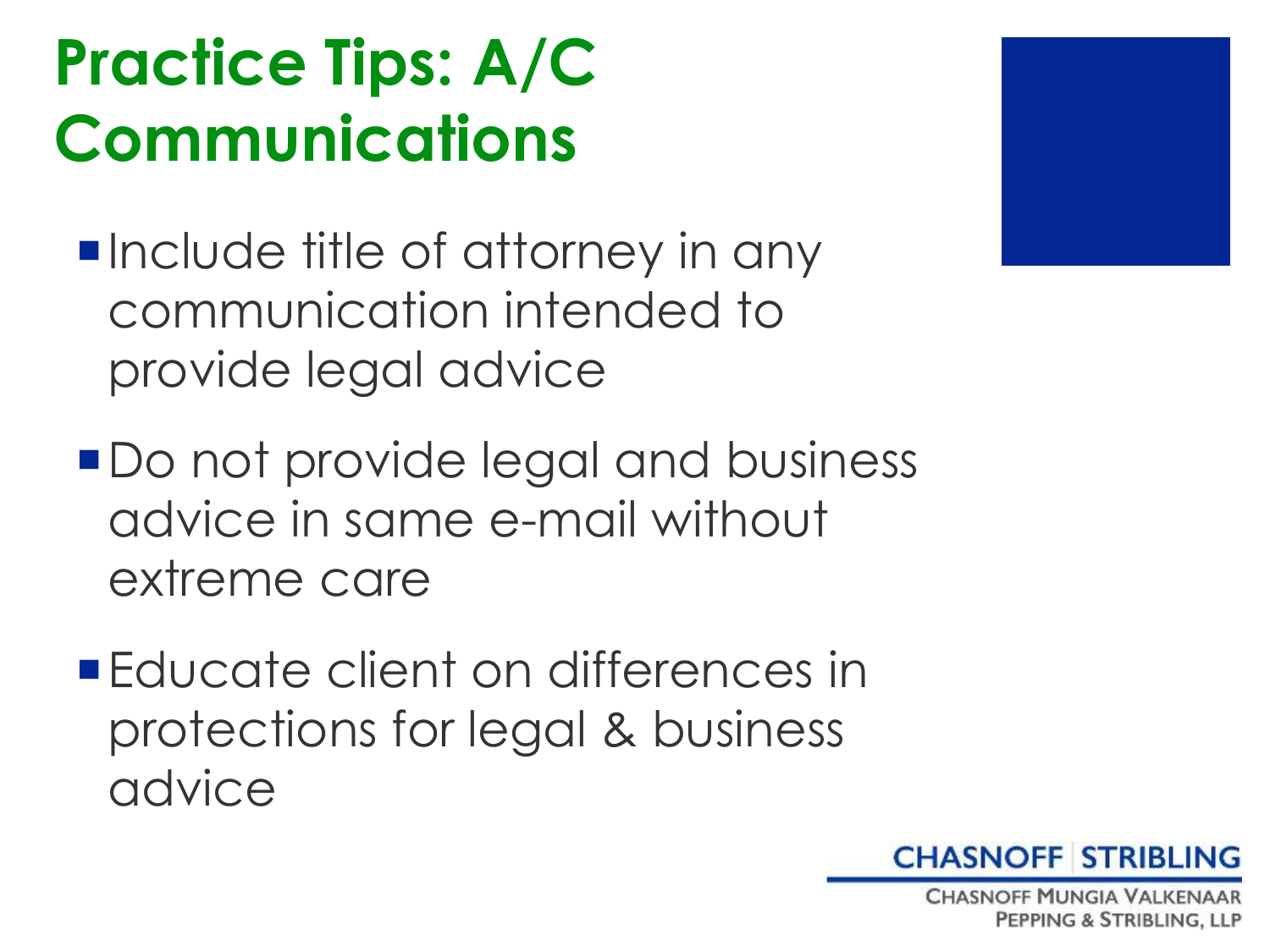# Work Product **Doctrine**

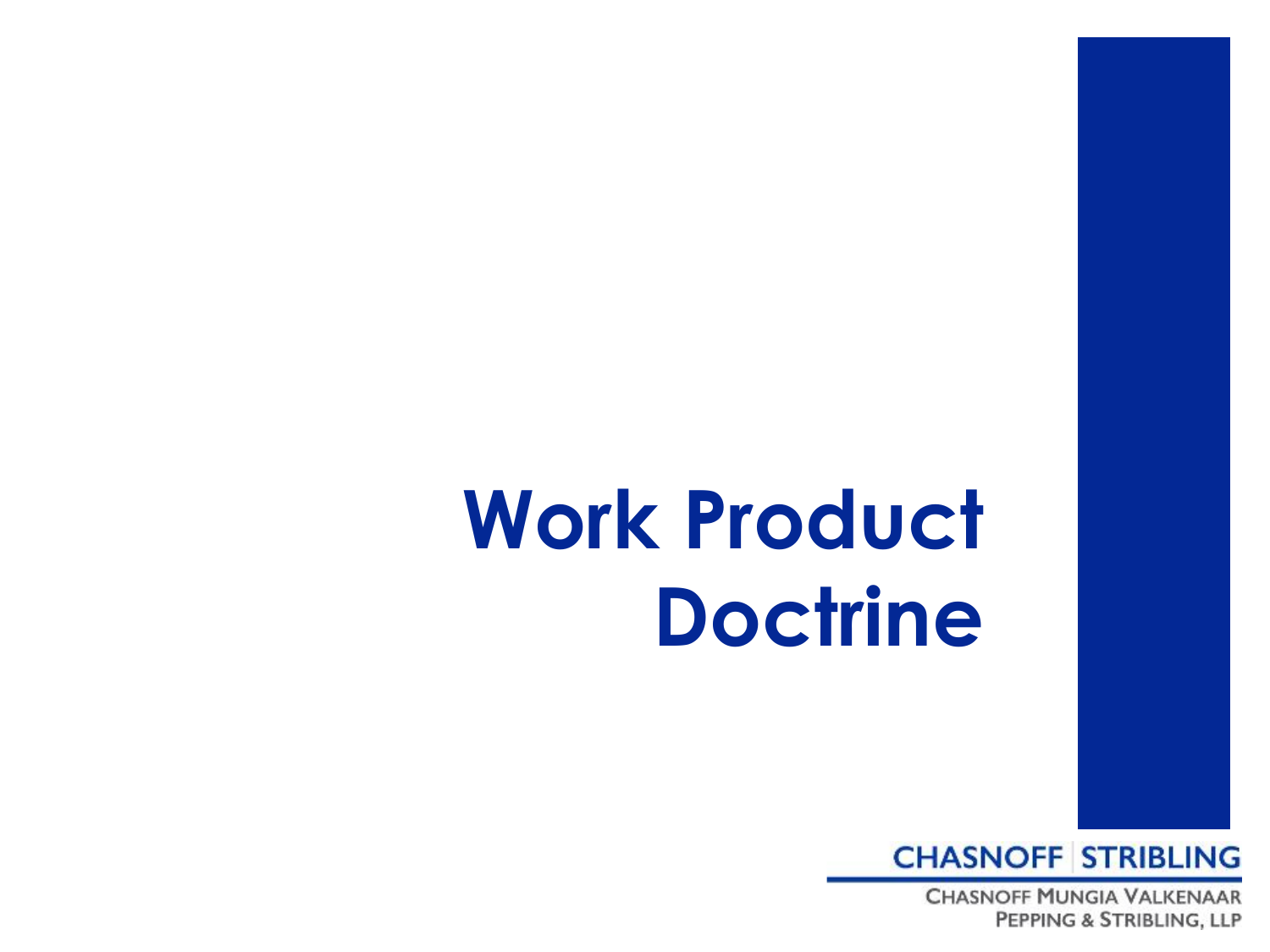## **Work-Product Privilege**

■ Material prepared, mental impressions developed, or communications made *in anticipation of litigation* or for trial between a party and the party's representatives or among a party's representatives

**Warning:** work product privilege will likely not apply to routine transactional services provided by in-house counsel



**CHASNOFF STRIBLING**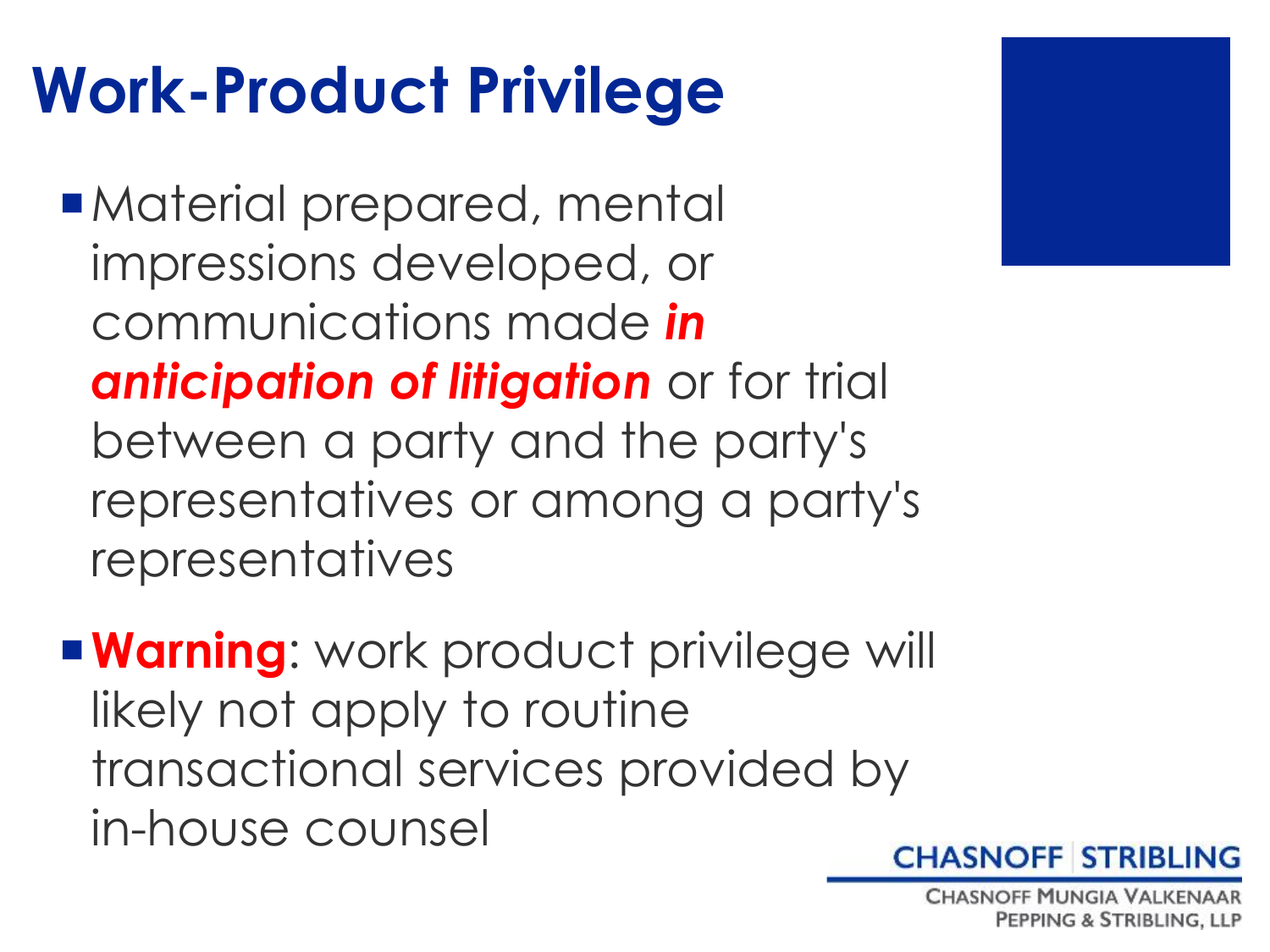## **When Is Litigation Anticipated?**

- ■Controlled by a two-part inquiry:
	- **Objective standard**: Would a reasonable person believe in good faith that there was a substantial chance that litigation would ensue?
	- **Subjective standard:** Did the party resisting discovery actually believe litigation would ensue?



**CHASNOFF STRIBLING**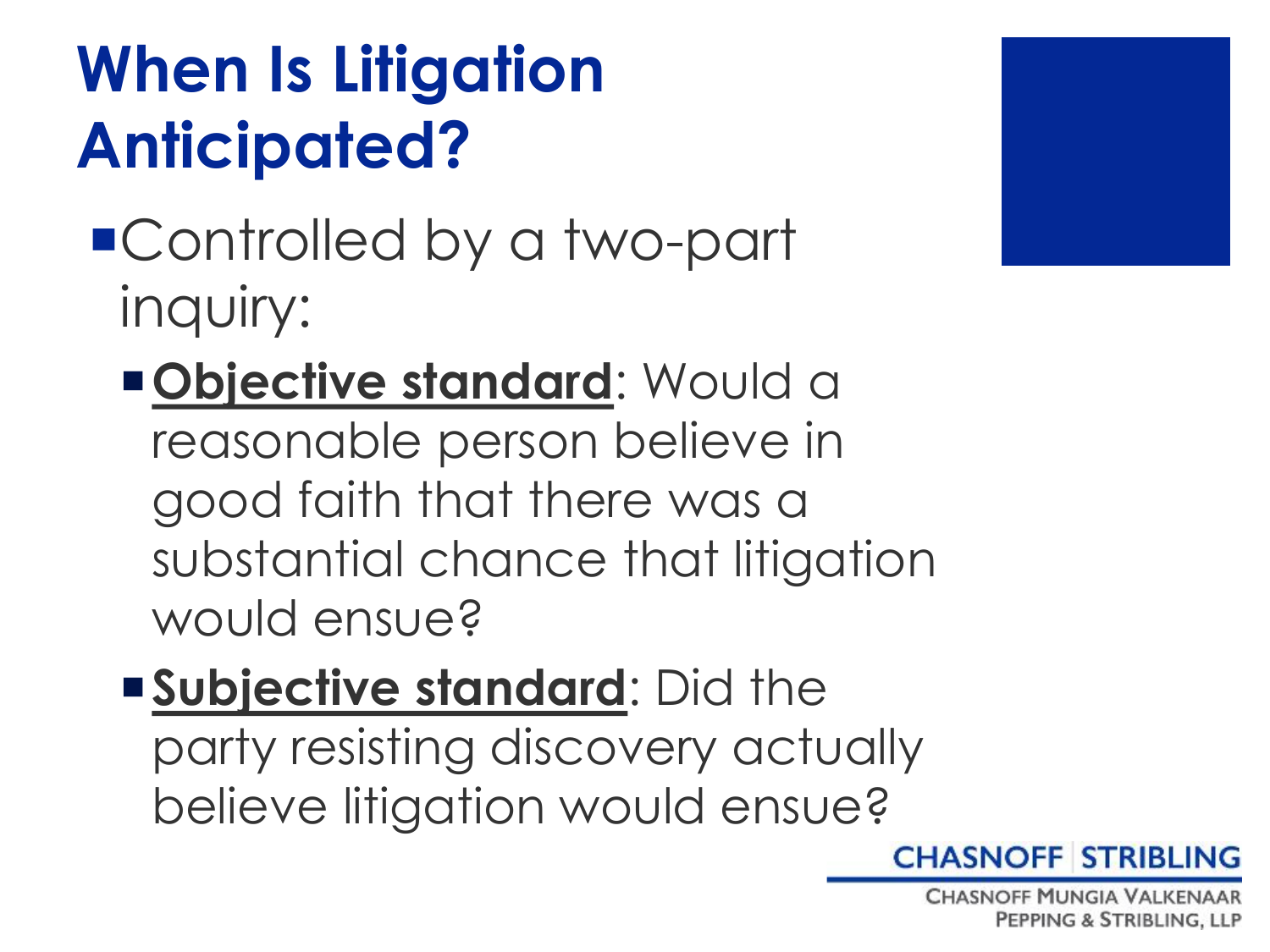## **Practice Tips: Work Product**

- When litigation is anticipated, ensure litigation hold notice policies are in place
- In real time, document work that is performed in anticipation of litigation
- **Involve external counsel early when** possible
- ■Know the law different jurisdictions have different scopes!



#### **CHASNOFF STRIBLING**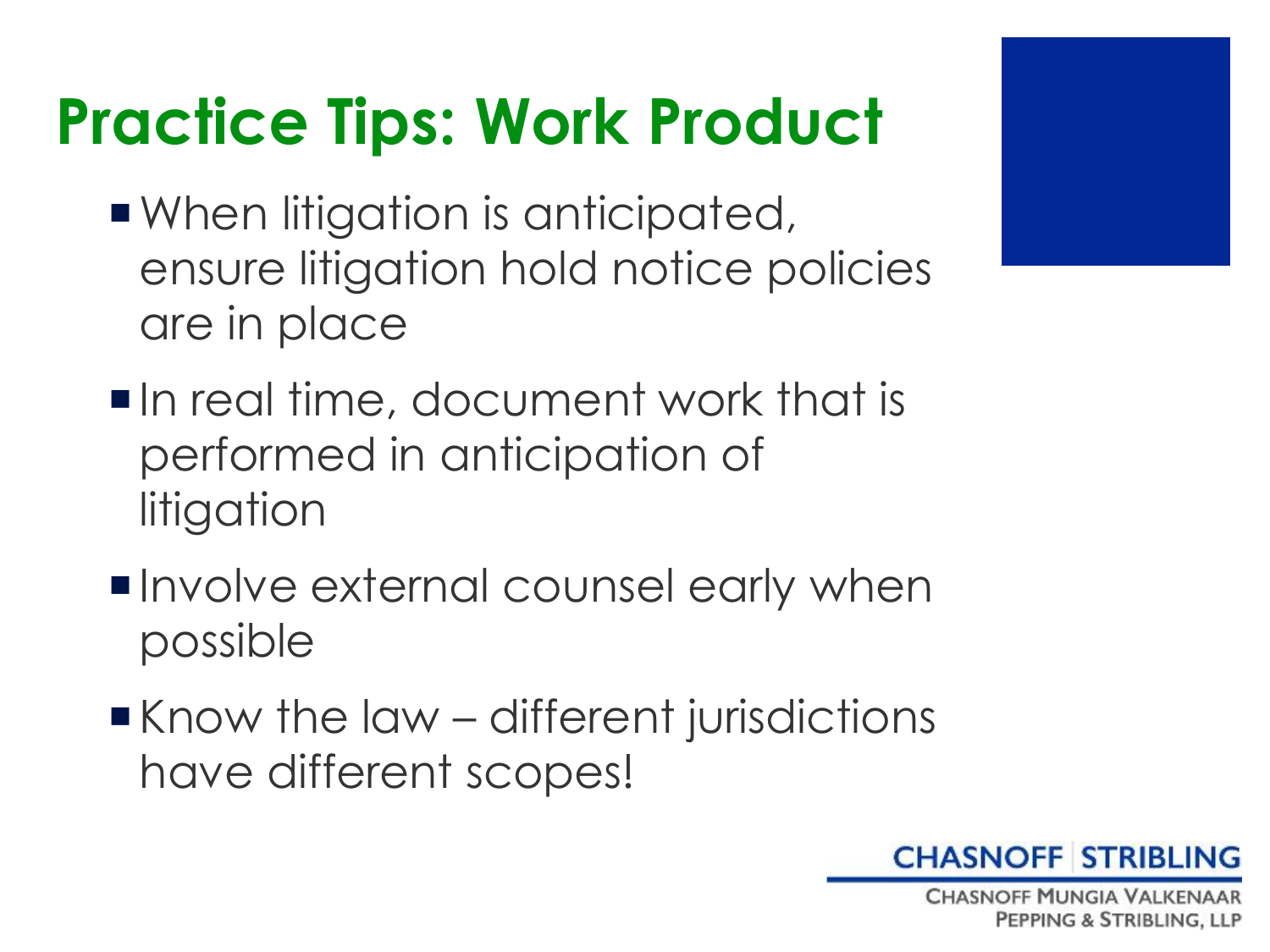### **Protecting Information: Employees**



"But... most of all, I'm thankful for things that are<br>privileged and confidential."

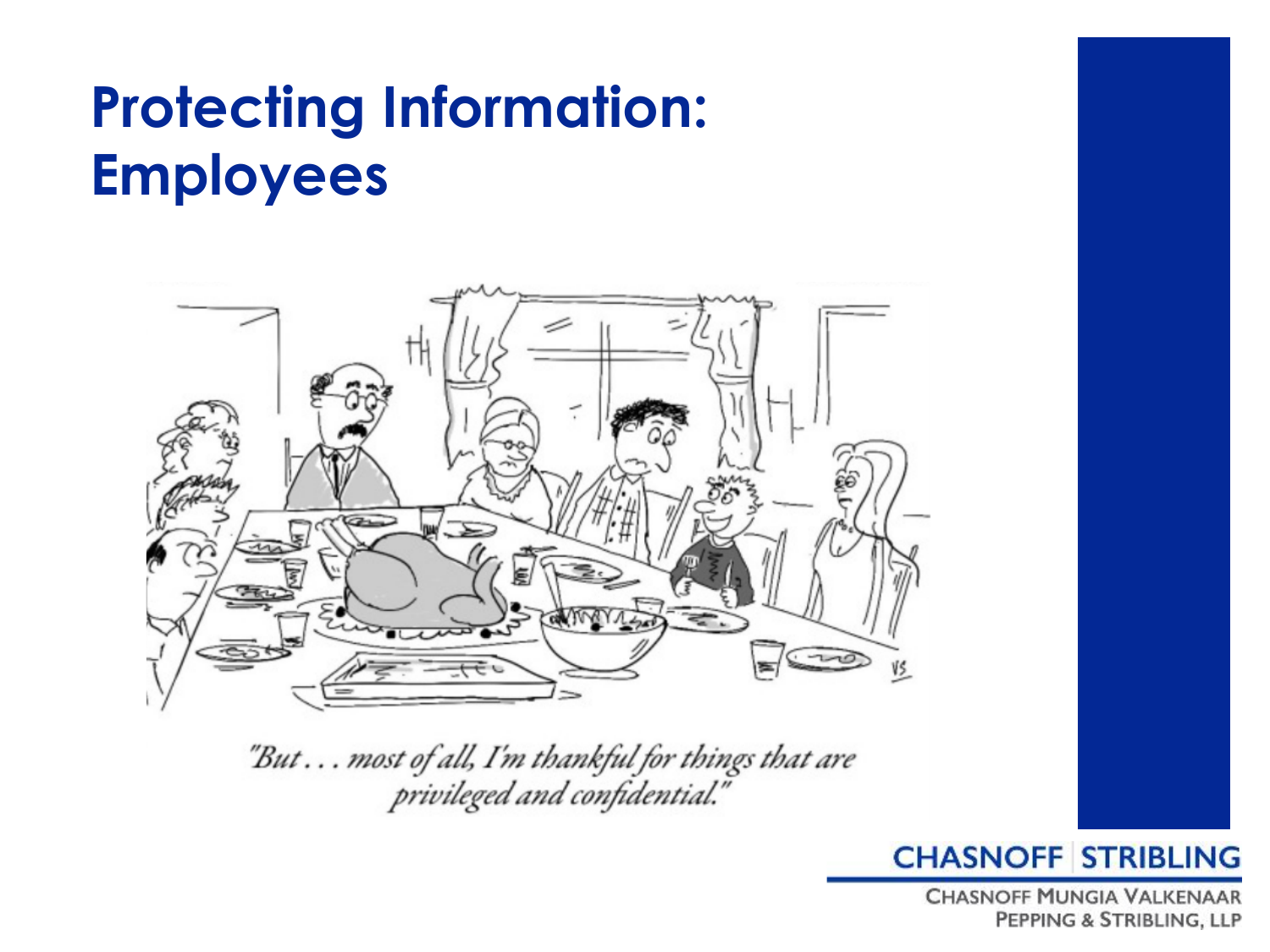## **Owner of Privilege**

- Attorney-client privilege belongs to company, not individual employees
- **In-house Practice Tip: have employees step out during privileged discussion in board meetings**
- **Upon sale of a company, privilege** transfers to the purchasing company
- **In-house Practice Tip: negotiate to not transfer / limit transactional lawyer's scope**



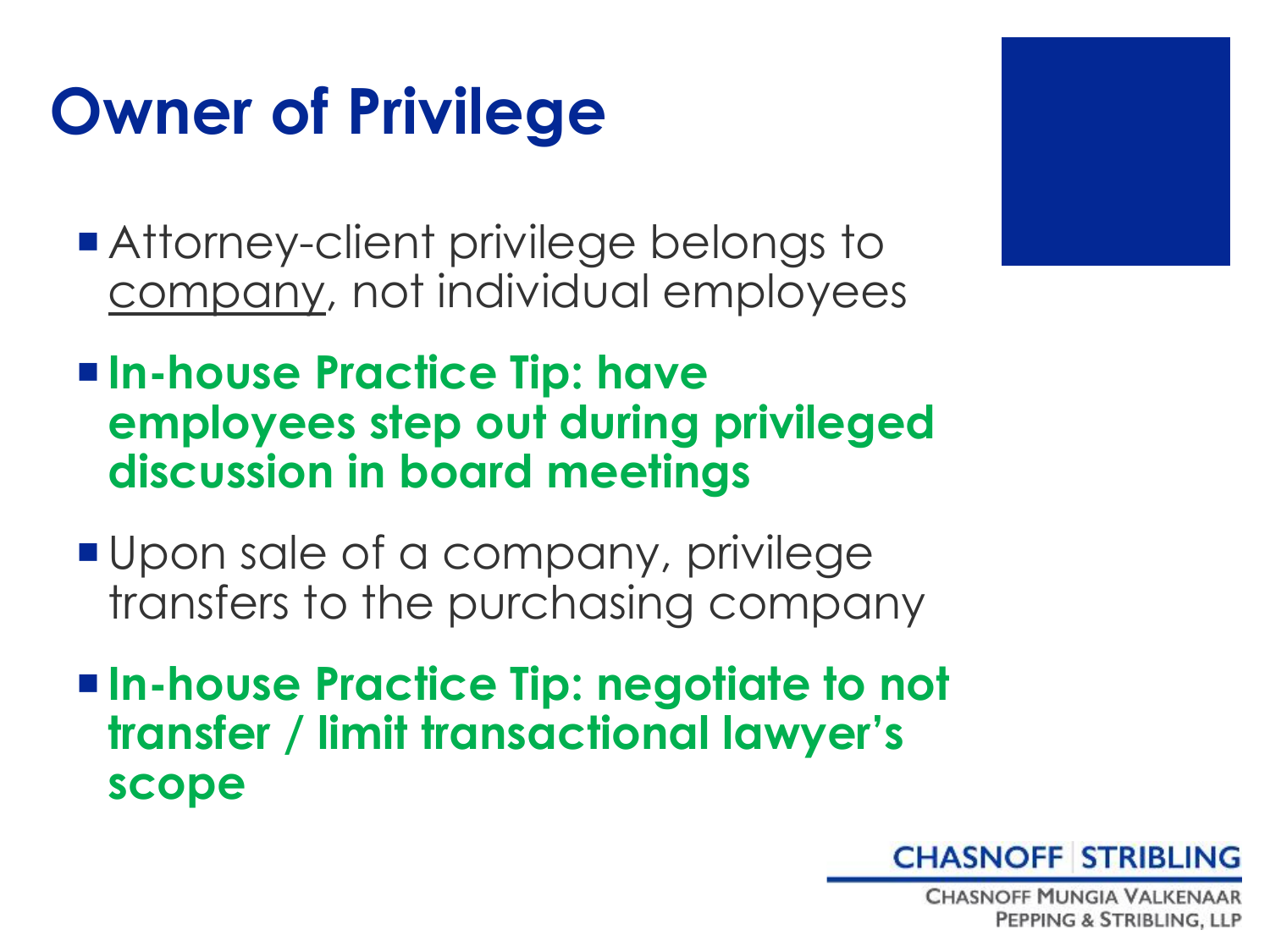## **Who Qualifies as a Client Representative for A/C Privilege?**



- **Subject Matter Group: any other person who, to** facilitate the rendition of legal services, makes or receives a confidential communication in the scope of their employment with the client
	- **Texas & Federal Courts follow**
- Control Group: persons who have authority to obtain legal services for the client or to act on legal advice rendered

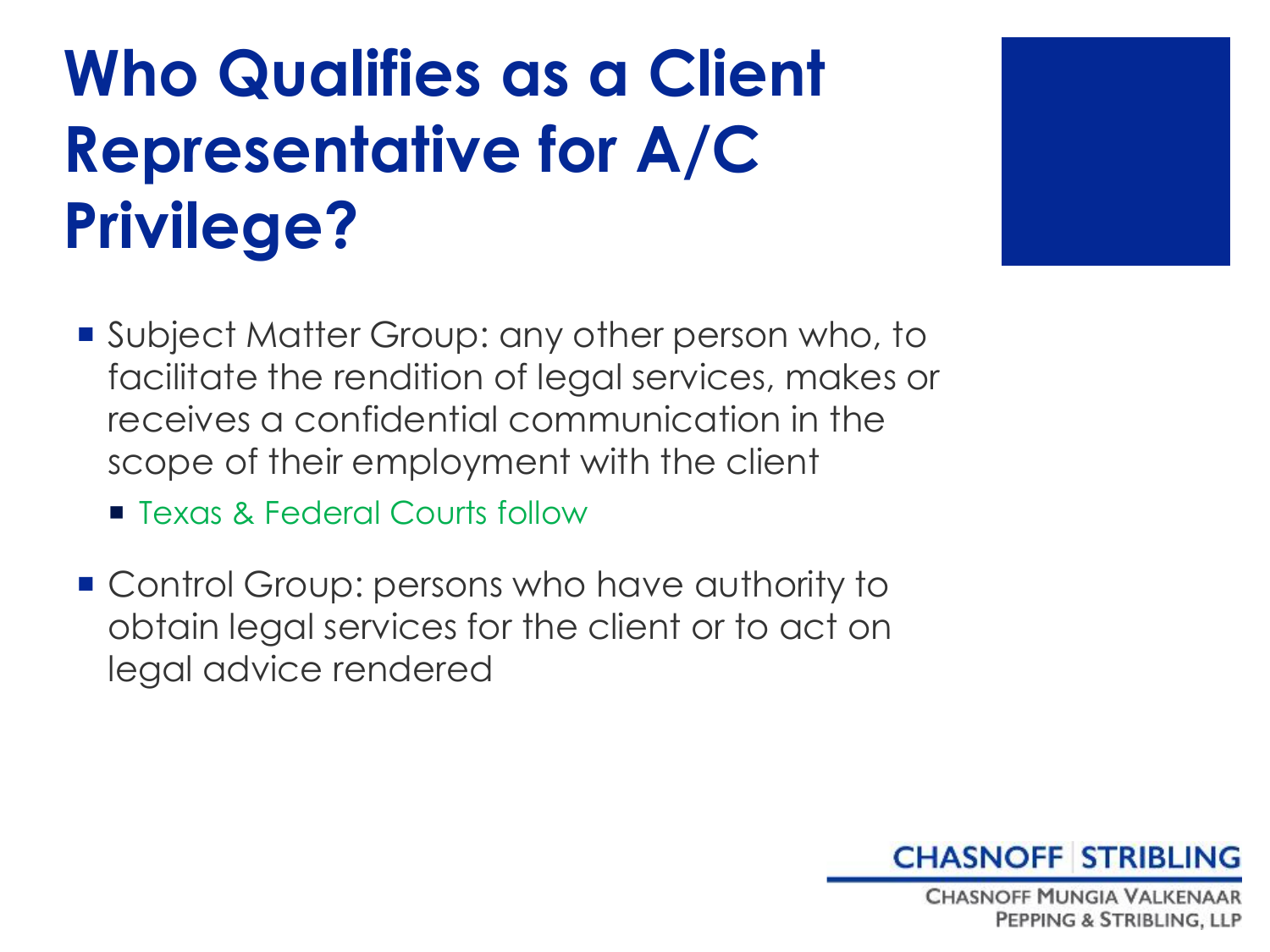## **Does it need to be written?**



DANCE LIKE NO ONE IS WATCHING; EMAIL LIKE IT MAY ONE DAY BE READ ALOUD IN A

### DEPOSITION.



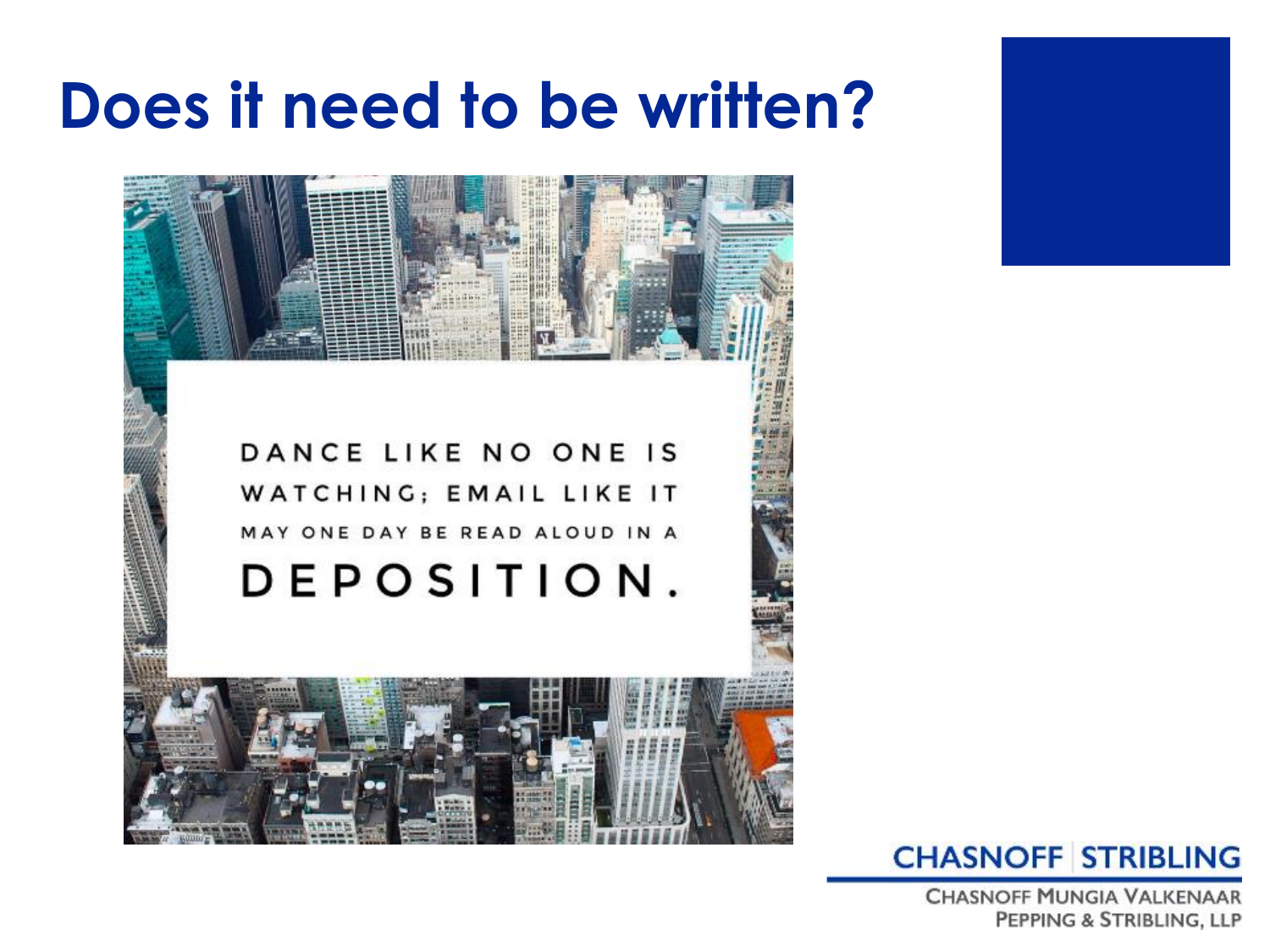## **Employees: Discovery Collection**

- Understand all locations of ediscovery
- **Pandemic "working from home"** could lead to additional unknown sources of data and backups
- **Locally saved v. cloud-based system**
- **In-house Practice Tip: Don't forget text messages – especially on company phones!**



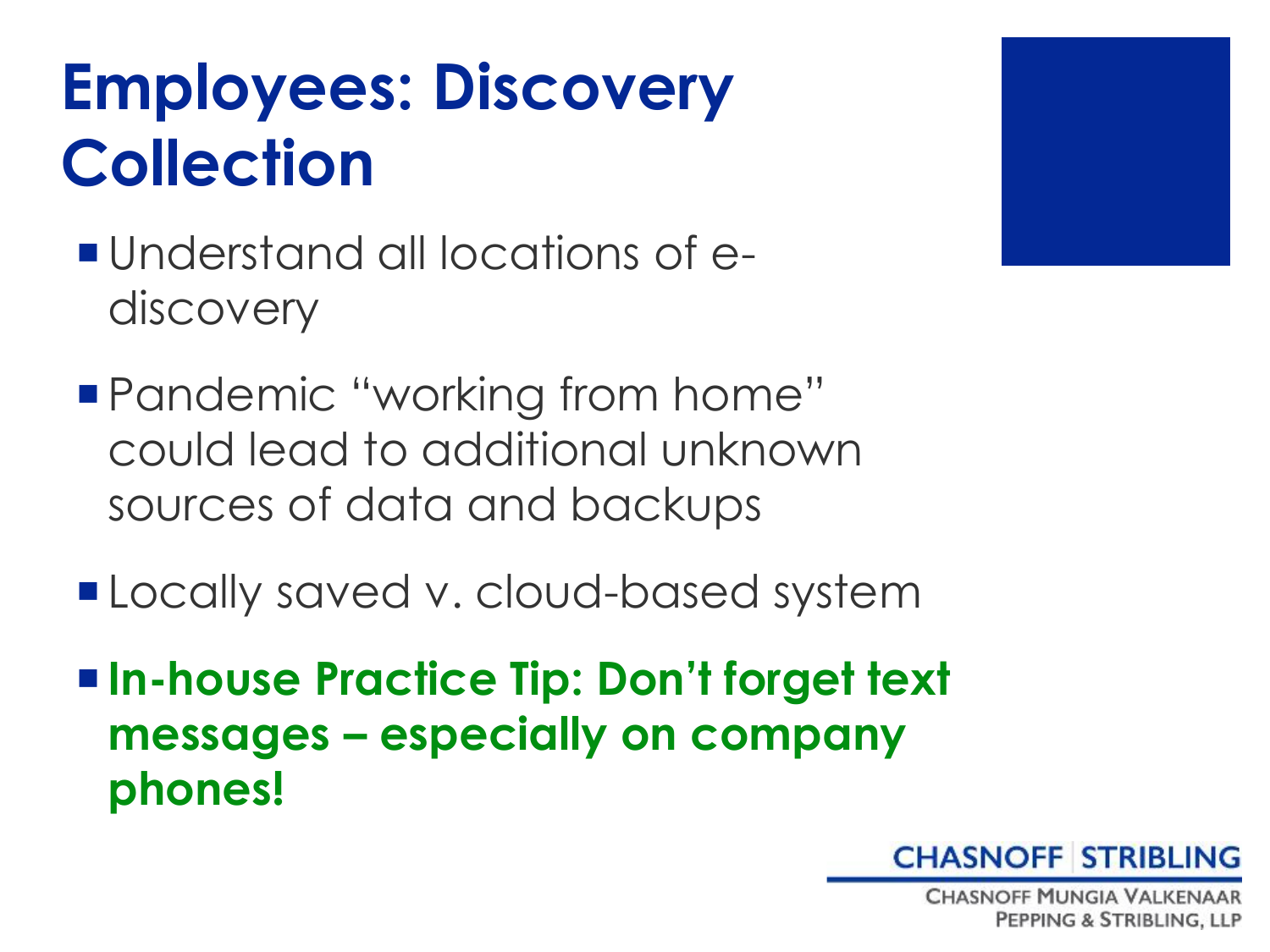## **Privilege: Other Litigation Parties**

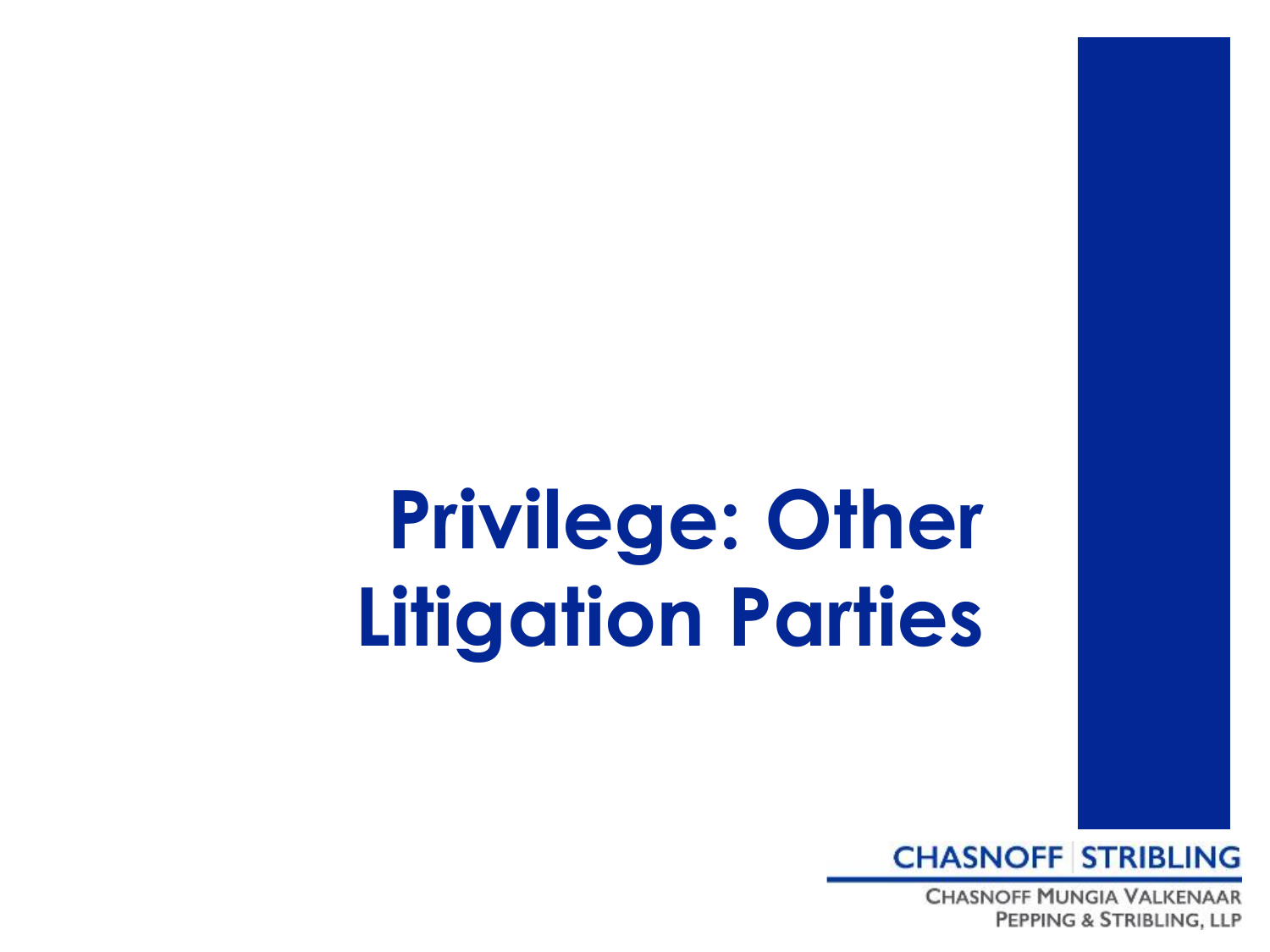## **Allied Litigant Privilege - Texas**

- The Attorney-Client Privilege extends to protect communications between parties to litigation if the communications concern a matter of "common interest in the *pending action*"
- **Texas does not recognize joint** defense or common interest privilege *prior to litigation* being filed
- **In-house Practice Tip: This privilege does not apply to separate but related ongoing litigation**



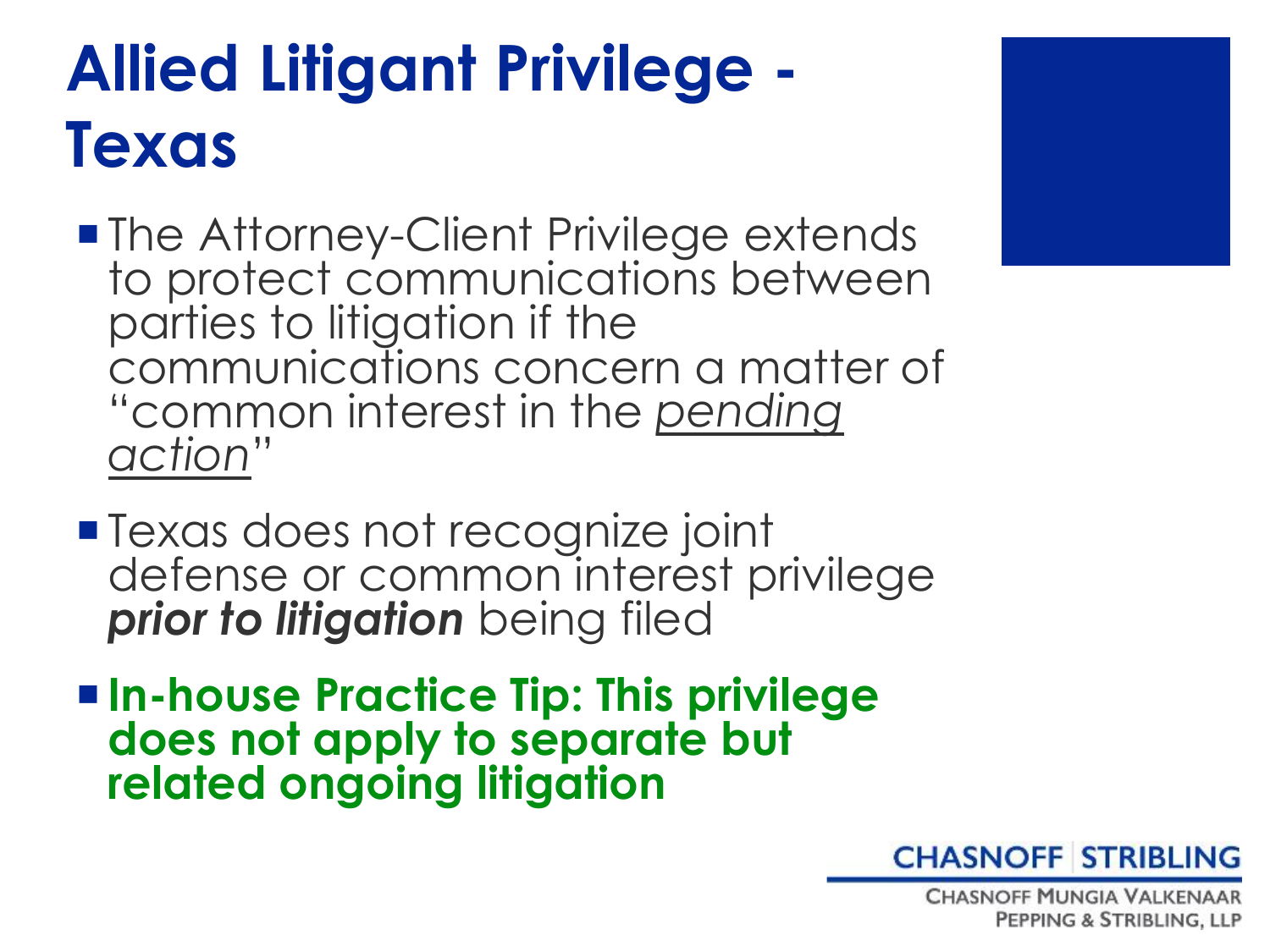## **Joint Clients**

- **The Texas Rules of Evidence provide that the** attorney-client privilege does not apply to "a communication relevant to a matter of common interest between or among two or more clients if the communication was made by any of them to a lawyer retained or consulted in common, when offered in an action between or among any of the clients."
- **The Joint Client Rule can, on occasion, create** issues with privilege. These situations typically occur in the context of a bankruptcy or in the context of a spin-off transaction or merger/acquisition.



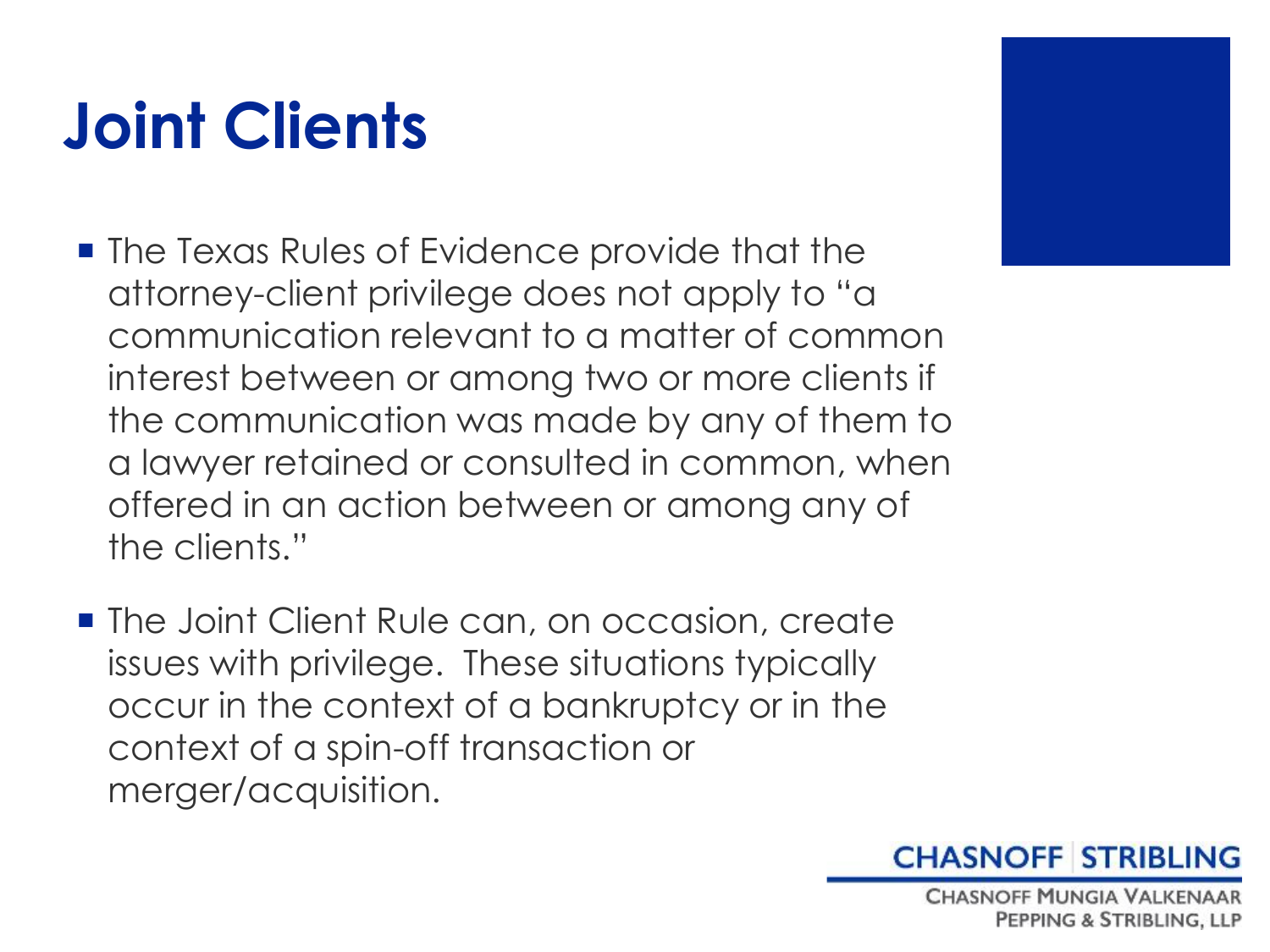## **Internal Investigations**



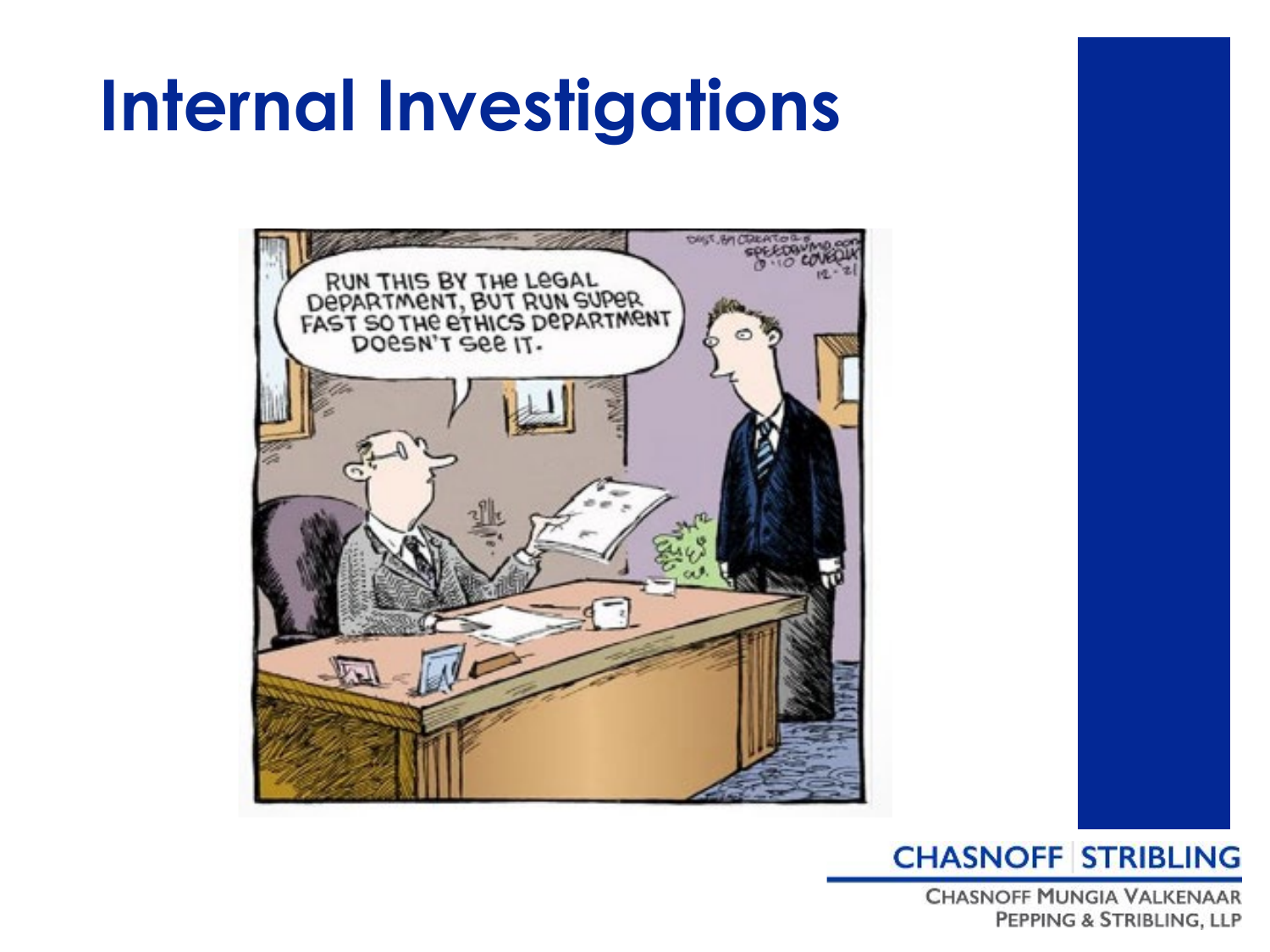## **In-house Involvement in Internal Investigations**

- **K** Know what role in-house counsel is playing at the outset
- **Provide written notice that investigation** is in use for potential litigation
- **Communications limited to legal** advice
- Consider retaining outside counsel courts are more inclined to give benefit of the doubt on privilege where outside counsel is involved



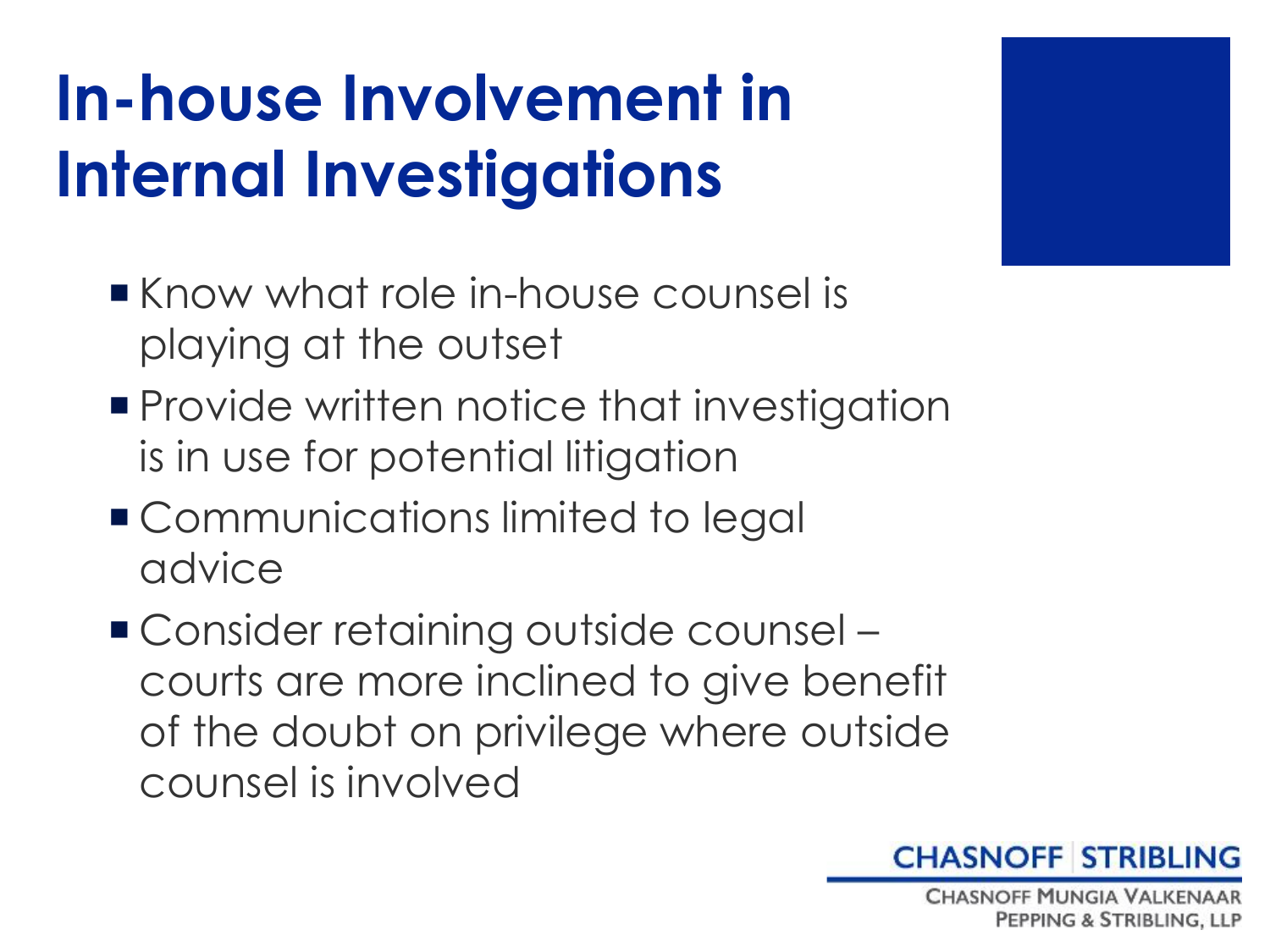## **In-house Counsel Interviews**

- **Iomi** Is investigation likely to result in litigation?
- *Upjohn* warnings privilege belongs to company and witness does not have a right to waive or assert privilege
- **Notes can be discoverable!** 
	- At risk if witness later becomes unavailable
	- **Parse out mental impressions from statement of** facts (write immediately after interview)
	- **Make clear summary of notes is more than simply a** transcript of the interview
- Get clear authority from client that in-house counsel is responsible for investigation



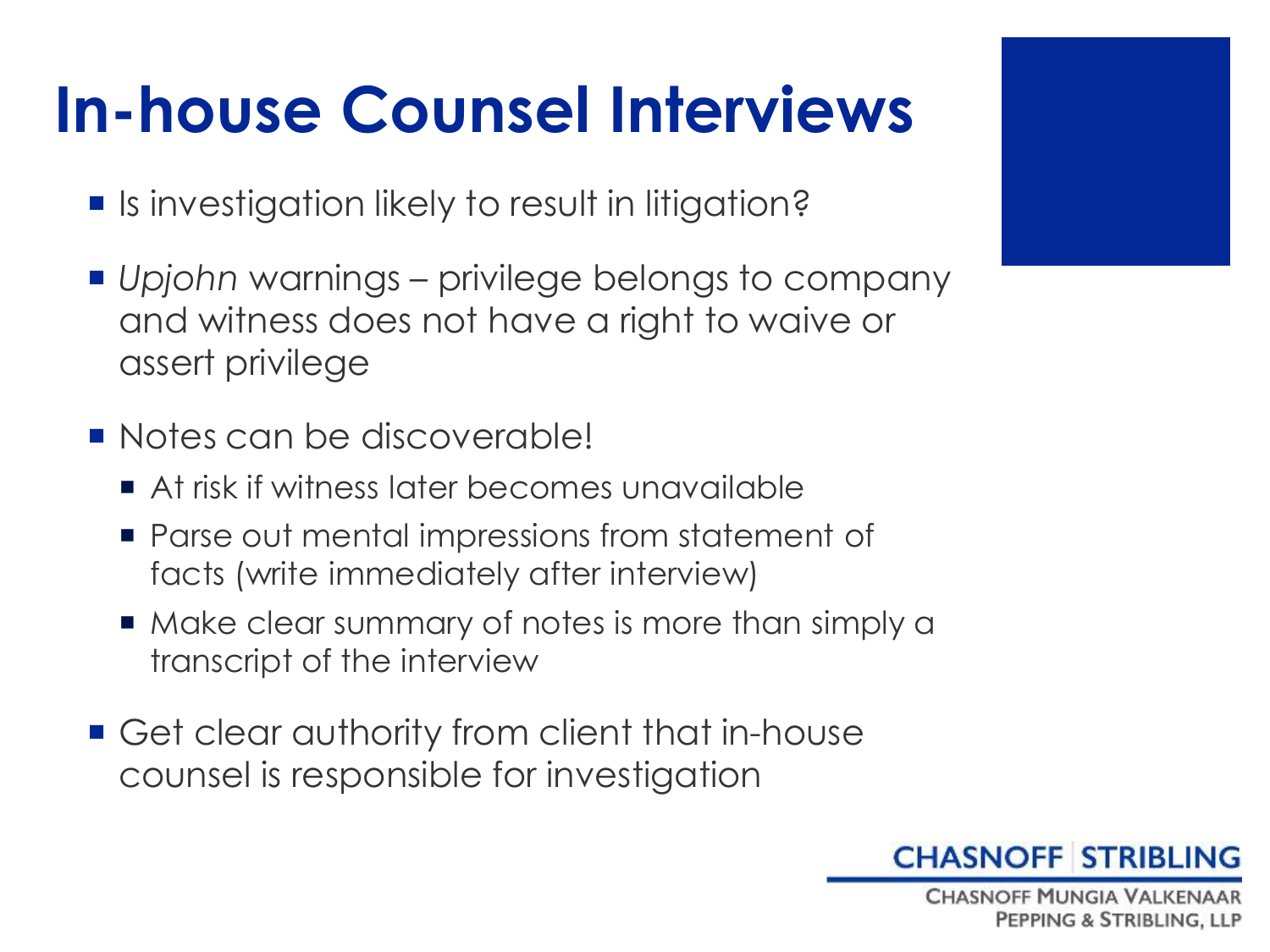## **Trade Secrets**

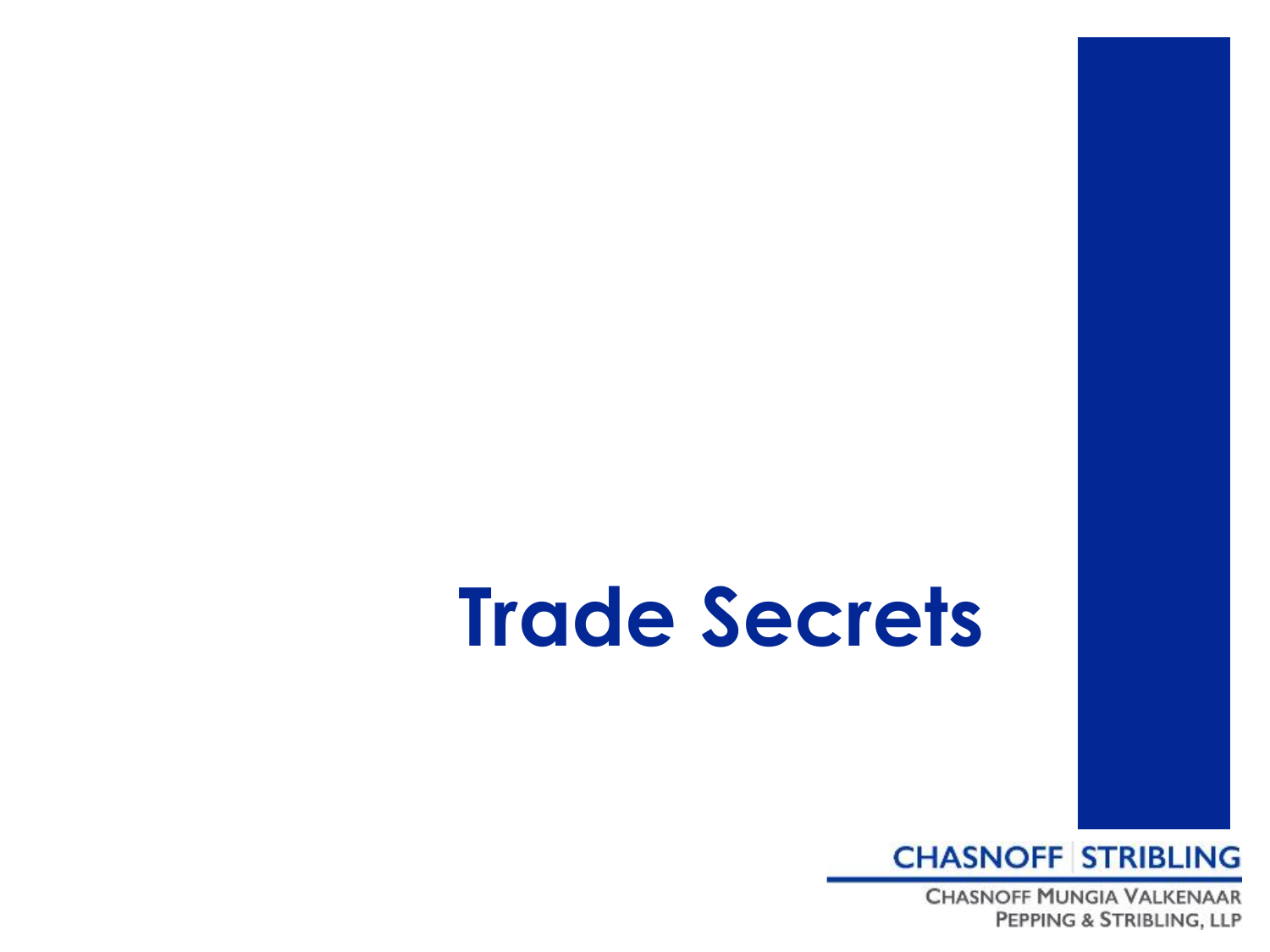## **Trade Secrets**

- **Strategic issues to consider within the context of** litigation
	- As a plaintiff: consider whether your actions in pursuing litigation could result in requiring disclosure of confidential information
	- As a <u>defendant</u>: raising certain legal defenses could permit discovery that could touch on trade secret information
	- **Parties may overreach on claiming trade secret** privilege and, in the process, create unnecessary legal fights over issues that may not be central to the litigation
	- **Beware of the law of unforeseen** consequences



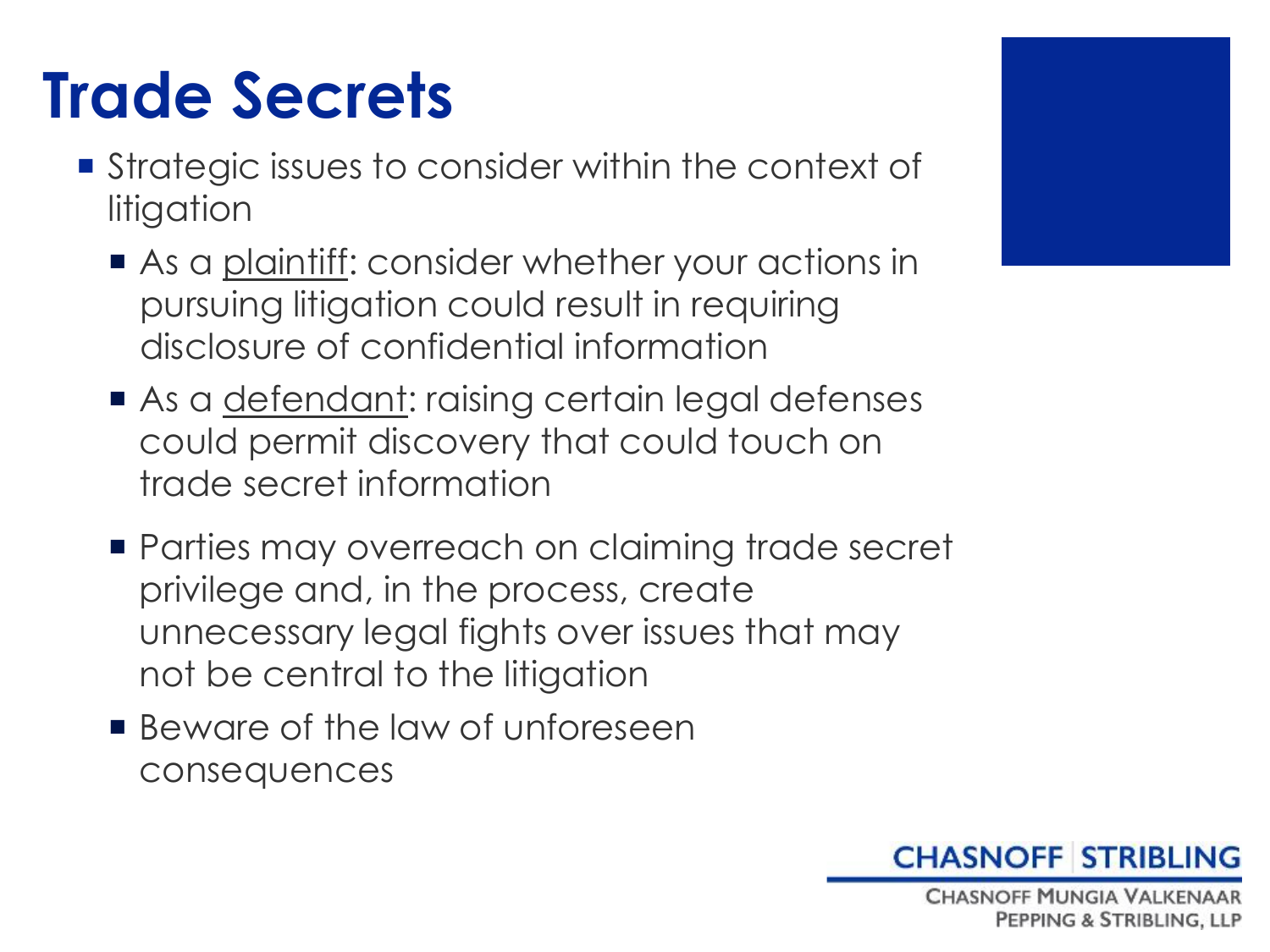## **In sum…**

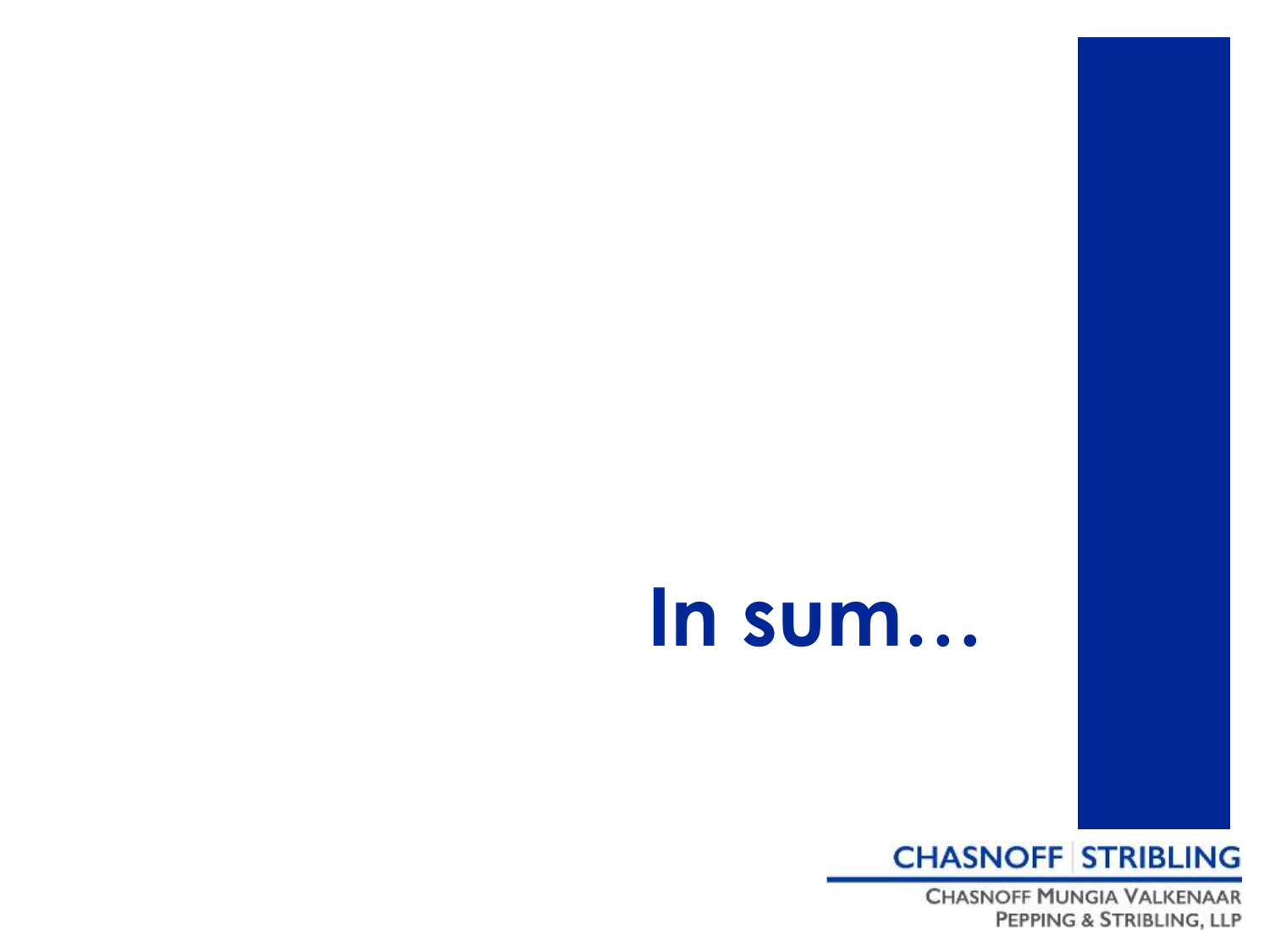## **Practice Tips to Ensure that Confidential Information Is Protected**

- **Timing: is litigation anticipated, and what facts** allowed you to form that belief?
- When in doubt, pick up the phone
- **Train executives and employees** 
	- Think before you ink
	- **Emphasis on not only the policy, but the reason for it** and what can occur if the policy is not followed
- **Always consider who is copied on** correspondence

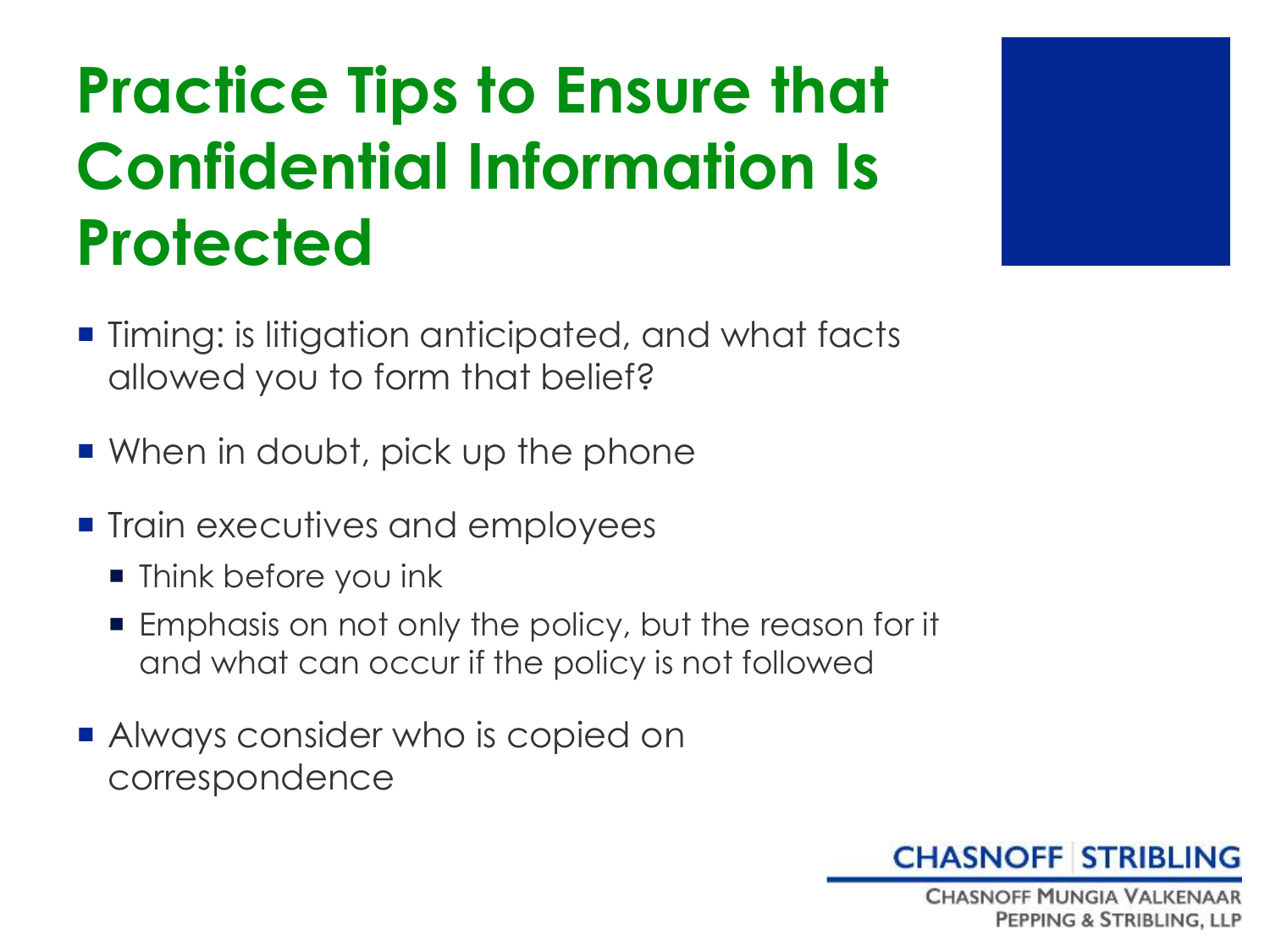